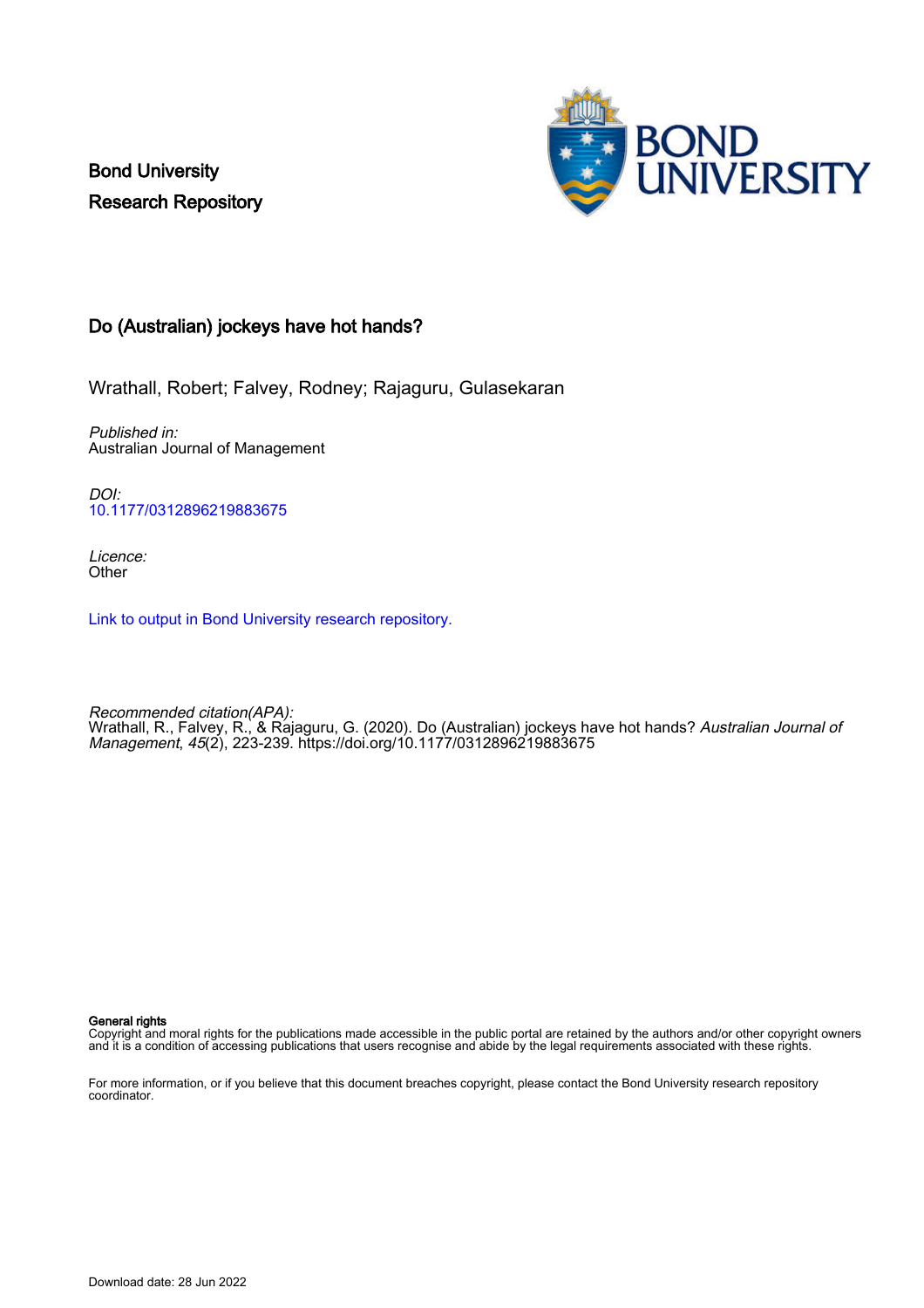# **Do (Australian) Jockeys have Hot Hands?**

Robert Wrathall

Rod Falvey

Gulasekaran Rajaguru

Bond Business School, Bond University,

Revised July 2019

### **Abstract**

We extend the empirical analysis of hot hands in sports to horse racing, using the winning streaks of a sample of jockeys riding in Australia. Grouping jockeys by strike rate (win percentage), we find evidence of hot hands across almost all strike rates. But considering jockeys individually, only a minority exhibit hot hands. A wagering strategy based on hot hands yields a negative return overall and for most hot hands jockeys, although some do yield a positive return. We conclude that hot hands are present but not ubiquitous and that this is generally recognised in the betting market.

Key Words: Hot Hands, Jockeys, Thoroughbred Horse Racing, bootstrapping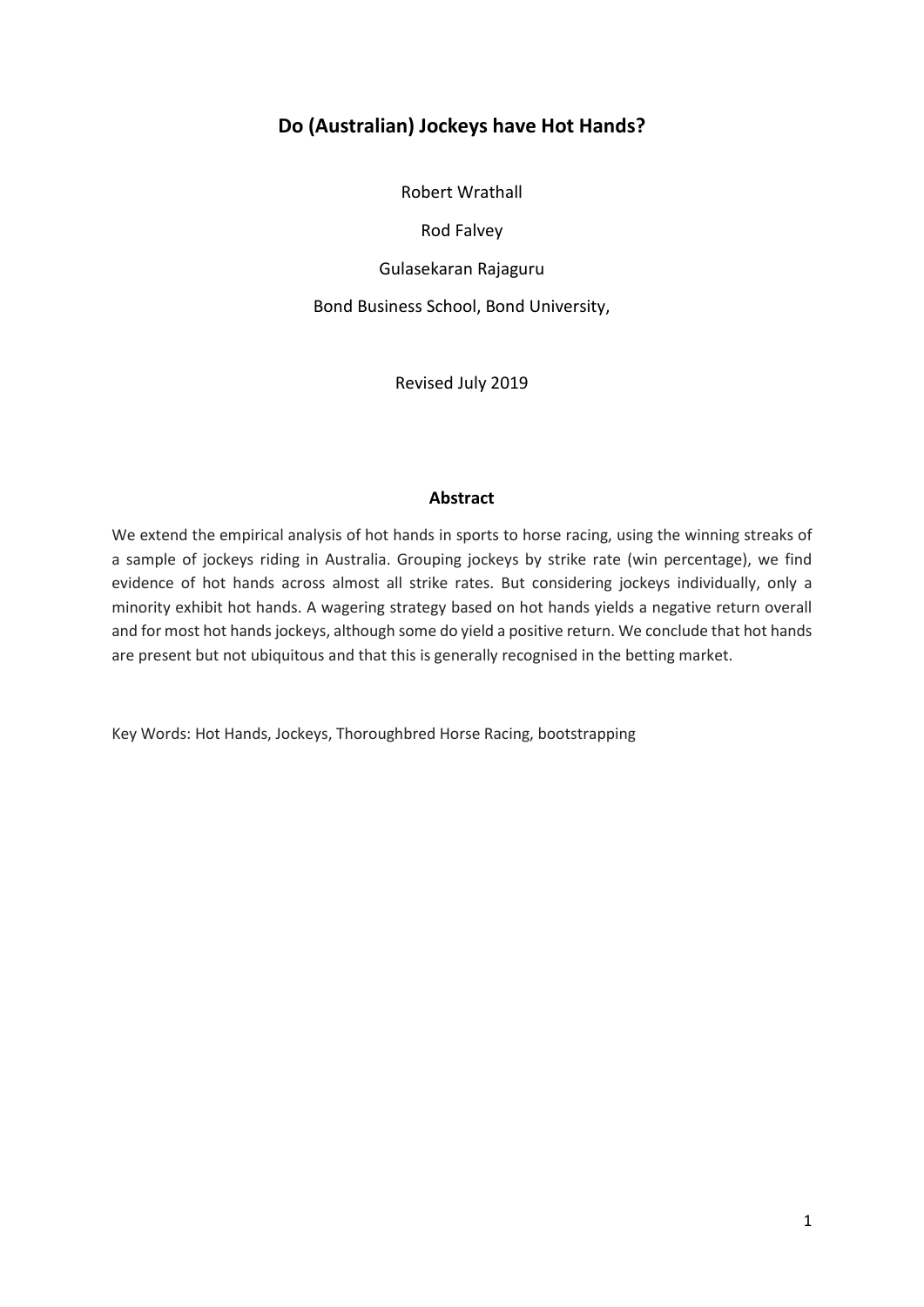### **1. Introduction**

On the 30<sup>th</sup> December, 2016, jockey Jeff Lloyd created Australian racing history at Corbould Park Turf Club on the Sunshine Coast. Lloyd rode 7 winners on the 12 race program, bettering the previous record for most metropolitan wins. This feat including winning the last five races on the program. What is also notable about this achievement is that only two of his mounts were favourites. By the end of the afternoon's racing, commentators and spectators observed that Lloyd had 'hot hands' and that today it seemed he could win riding a clothes/saw/hobby/rocking horse. At first glance this does seem to be an extraordinary performance. Lloyd had won 16.5% of his rides in his racing career in Australia prior to that date, and on the basis of this record would have been expected to ride two winners at best. From this perspective it does appear that this was not an ordinary day for Lloyd and that somehow his early wins inspired his subsequent performance – hence the 'hot hands' label.

The hot hands concept has a rather controversial place in sports.<sup>[1](#page-4-0)</sup> In broad terms, hot hands can be defined as 'the belief that the performance of a player during a particular period is significantly better than expected based on the player's overall record' (Gilovich, Vallone & Tversky, 1985; p295). GVT questioned the validity of the hot hands phenomenon and this helped spark an academic debate which has lasted for over three decades. <sup>[2](#page-4-1)</sup> It is not hard to see how such controversy can arise, for while riding five winners in a row seems an improbable outcome for a rider with a 16.5% strike rate (wins/rides), it is not an impossible outcome. It comes down to a question of (beliefs about) likelihoods.

In this paper we extend the empirical analysis of hot hands in sports to horse racing, by looking at the occurrences of winning streaks in the racing records of a sample of jockeys riding in Australia. We compare the actual number of occurrences of each winning streak with the corresponding expected number, given the overall wins and rides of that jockey. We draw two main conclusions. First, if we consider jockeys collectively, grouped by strike rate, the evidence indicates the presence of hot hands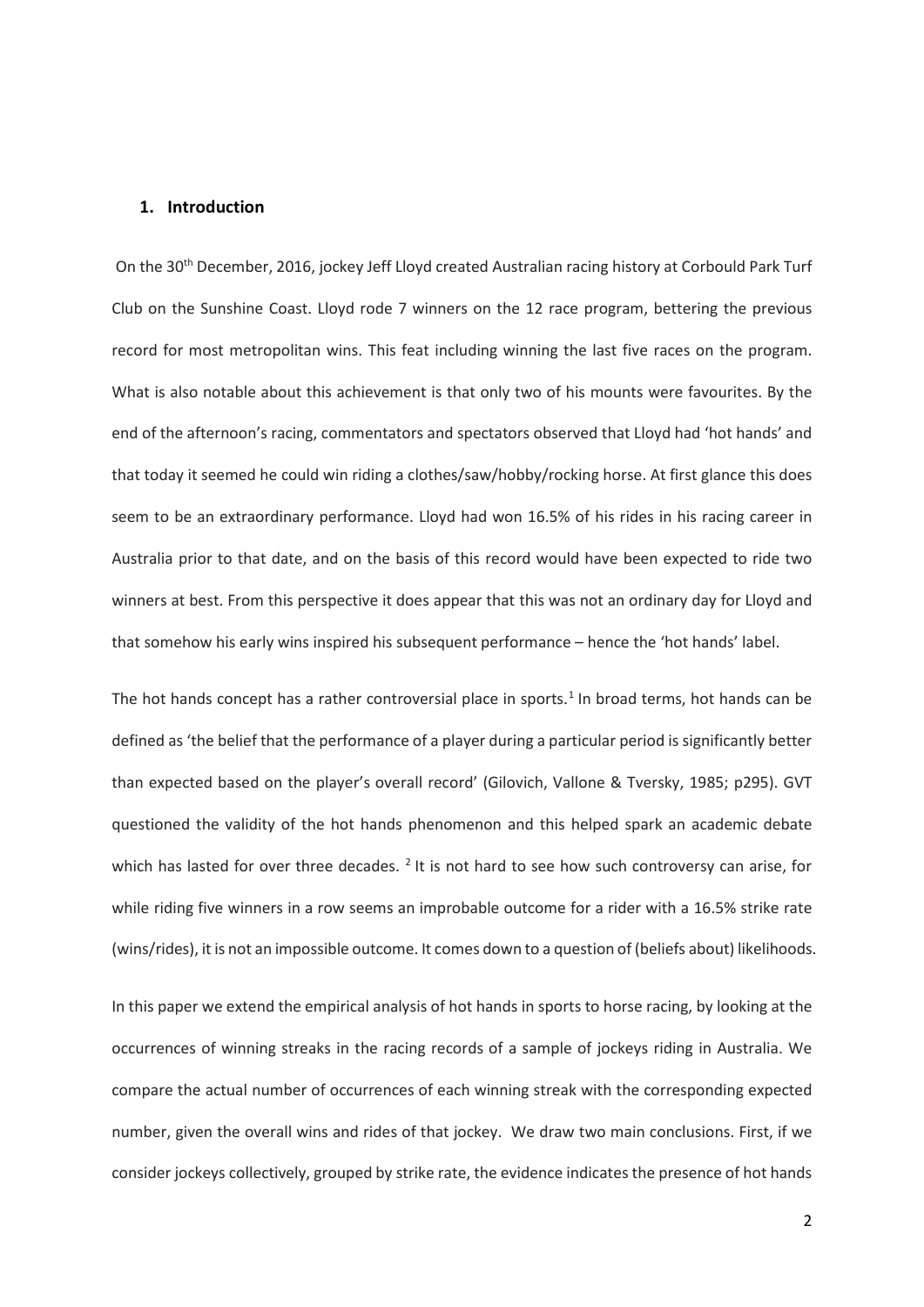across almost all strike rates. This suggests that an observer who didn't distinguish individual jockeys beyond their strike rates could easily conclude that jockeys had hot hands. Second, if we consider jockeys individually, we find that the majority do not exhibit hot hands. But a significant minority do, although they vary in terms of the number of consecutive wins required to trigger hot hands and the lengths of the streaks for which hot hands persists. Finally, we ask whether these instances of hot hands appear to have been recognised in the betting market. Specifically, we calculate the return on a strategy of placing a \$1 to win bet on the next ride of any winning jockey identified as having hot hands. While this wagering strategy yields a negative return overall and for the majority of hot hands jockeys, a small minority do yield a positive return.

#### **2. Hot Hands**

We follow the original definition of hot hands (GVT), that an individual's success at a particular sporting task (in our case a winning ride) makes success at the next attempt (i.e. winning on the next ride) more likely than if the first attempt had been a failure.<sup>[3](#page-4-2)</sup> So a basketball player exhibits hot hands if she is more likely to score on a particular shot when her last shot was successful than if it was unsuccessful. Similarly, a golfer sinking a putt, a baseball batter hitting a pitch, a ten-pin bowler bowling a strike, a rugby /American-football player kicking a penalty/field-goal and so on. In principle testing for the presence of hot hands should be straightforward, but in practice such testing often requires information on other situational variables. Not all basketball shots are taken from the same distance and guarded by opponents with identical defensive skills. Likewise, not all putts are of the same length and difficulty; not all baseball pitches and pitchers are alike; not all field-goals are of the same distance etc. However, if one can obtain a large enough sample of tasks these situational variables should wash out, and this is the strategy that we rely upon below. Using an argument analogous to that used by GVT (1985) for basketball, we can say that if each ride is chosen randomly from an ensemble of rides differing in difficulty (due to quality of mount, quality of opposition,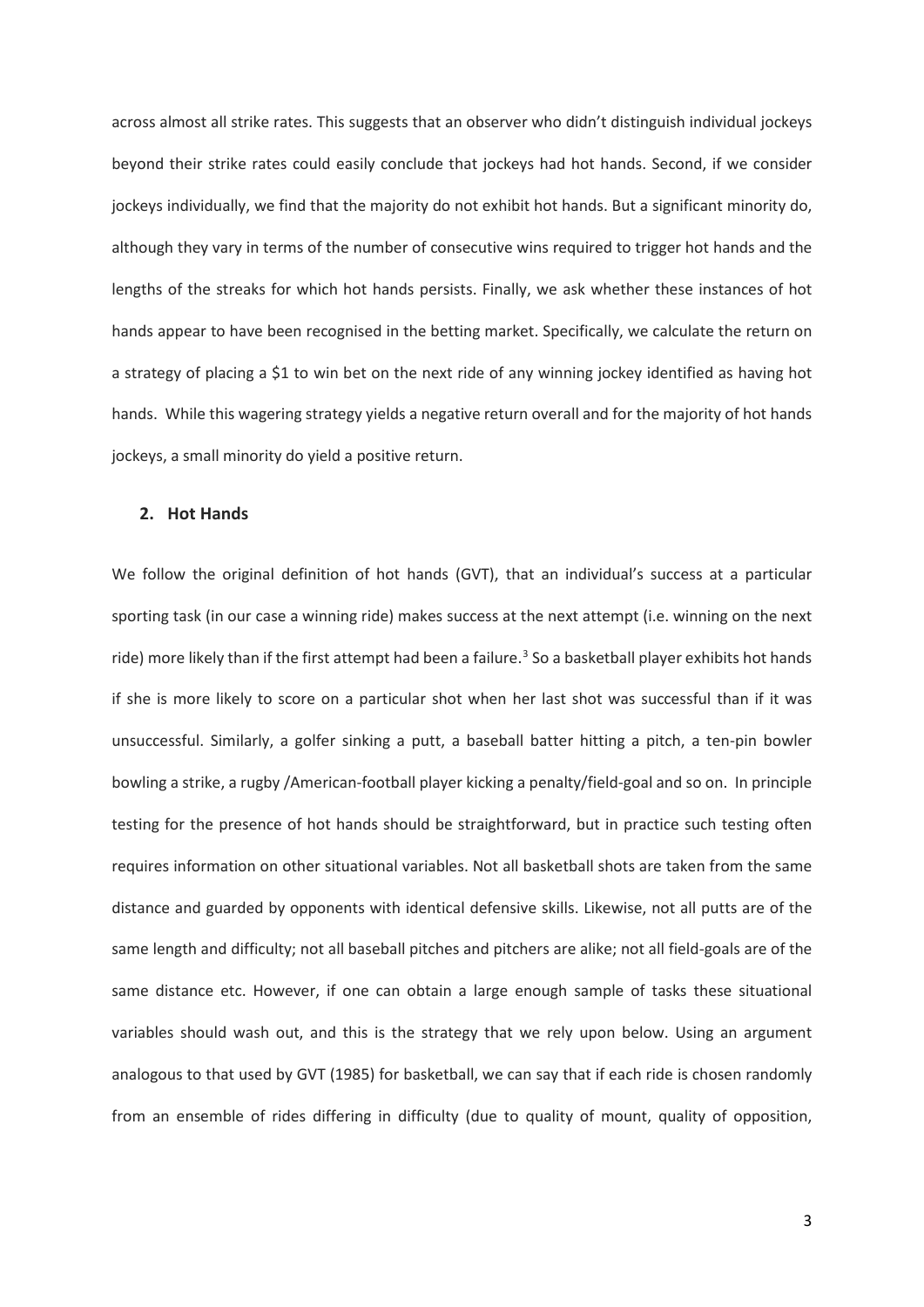distance of race etc.), this will produce a riding record equivalent to a simple binomial model based on the jockey's strike rate.

<span id="page-4-3"></span><span id="page-4-2"></span><span id="page-4-1"></span><span id="page-4-0"></span>A considerable literature on hot hands has arisen in the three decades since GVT (1985) brought the concept from sports folklore into the realm of academic research. [4](#page-4-3) The sports covered include basketball (GVT, 1985; Paul and Weinback,2005; Arkes, 2013; Daks et al., 2018), golf (Gilden and Wilson, 1995b; Clark, 2003a; McFall et al, 2009; Livingston, 2012; Stone and Arkes, 2016), volleyball (Raab et al, 2012), baseball (Albright, 1993; Albert, 2008; Green & Zwiebel, 2018), bowling (Dorsey-Palmeteer & Smith, 2004), NFL (Paul et al, 2012), darts (Otting et al, 2018) and even horseshoe pitching (Smith, 2003).<sup>[5](#page-4-4)</sup> The results have been mixed. In a review of twenty years of hot hand research, Bar-Eli, Avugos and Raab (2006) cited 13 studies that did not find hot hands and 11 studies that did. The results from a follow up meta-analysis (Avugos, et al 2012) provided sufficient evidence for the authors to find against the existence of hot hands in sport in general. However, Miller and Sanjurjo (2018) have recently uncovered a bias in the common measure of the conditional dependence of present outcomes on streaks of past outcomes in sequential data used in many studies. Once this bias is corrected for some of the negative conclusions from the earlier studies are reversed. The debate continues.

<span id="page-4-11"></span><span id="page-4-10"></span><span id="page-4-9"></span><span id="page-4-8"></span><span id="page-4-7"></span><span id="page-4-6"></span><span id="page-4-5"></span><span id="page-4-4"></span>Taking these results into account, we see our contribution here as threefold. First, we extend the analysis to a new sport – horse racing. The remarks of racing commentators and journalists clearly indicate a belief in the presence of the 'hot hand' in jockey performance, but are these views supported by the data? Second, we look for the presence of hot hands in jockeys individually as well as collectively. The collective evidence suggests that jockeys have hot hands. But does this mean that all jockeys have hot hands all of the time? Finally, is the apparent belief in hot hands by the racing industry reflected in the betting odds. Could we have used hot hands as a successful betting strategy over our sample period?

### <span id="page-4-14"></span><span id="page-4-13"></span><span id="page-4-12"></span>**3. Data and Methodology**

4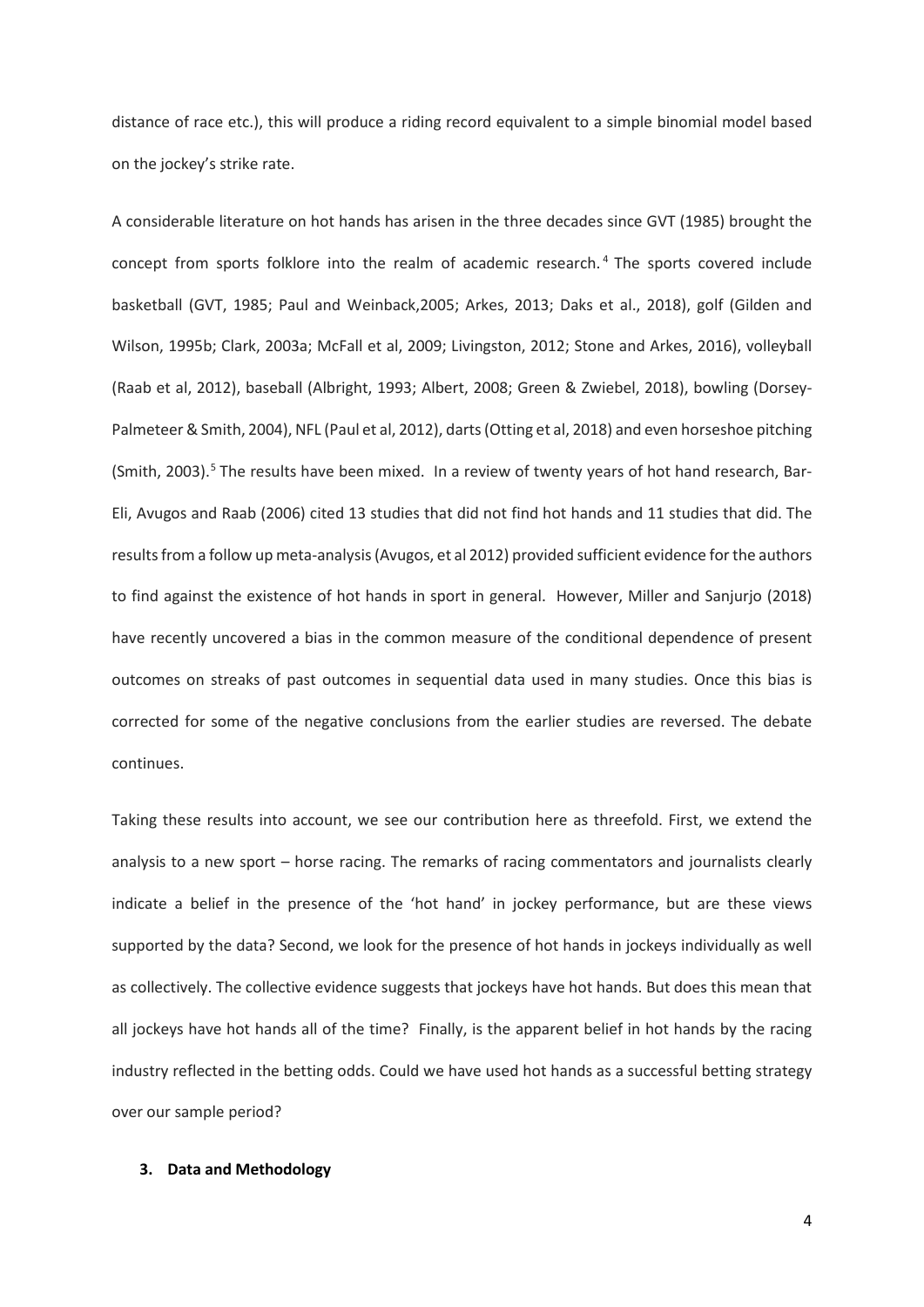<span id="page-5-0"></span>We collected data on every jockey who rode in thoroughbred horse races in metropolitan, provincial or country turf clubs in New South Wales, Australia in 2011.<sup>[6](#page-4-5)</sup> This data included information about the jockey's finishing position in all of their races between January 1, 2000 and December 31, 2016. After discarding jockeys with less than 500 rides over this time period, we were left with information from over 1 million rides by the remaining 249 jockeys. The average number of rides per jockey is about 4000, with 18,336 the highest number of rides by a single jockey.

<span id="page-5-8"></span><span id="page-5-7"></span><span id="page-5-6"></span><span id="page-5-5"></span><span id="page-5-4"></span><span id="page-5-3"></span><span id="page-5-2"></span><span id="page-5-1"></span>As noted in the introduction, we look for evidence of hot hands by considering winning streaks. Our notion of the hot hand is that a jockey has a higher strike rate in the 'hot' state, which is triggered by a streak of wins, than in the normal (cold) state. $^7$  $^7$  It would then seem natural to follow GVT and much of the subsequent literature, in testing for hot hands by comparing the probability of a win following a streak of wins with the probability of a win following an equal length streak of losses. Unfortunately a win is a relatively rare event for a jockey, with the typical jockey having about ten times as many losses as wins and many more losing than winning streaks of any given length.<sup>[8](#page-4-7)</sup> This relative lack of winning streaks reduces the power of tests based on these conditional probabilities.

Instead we rely on the implications of hot hands for the number of winning streaks of any length that will appear in a jockey's racing record. For each jockey we calculate the expected number of occurrences of each length of winning streak based on the total number of rides and wins of that jockey assuming a constant strike rate.<sup>[9](#page-4-8)</sup> We then compare these expected numbers of streaks with the actual numbers for that jockey. If a win triggers the hot state which involves a higher strike rate, then we would expect a jockey having hot hands to have more winning streaks of any given length than if the same jockey did not have hot hands (and hence a constant strike rate). $10$ 

We illustrate this outcome for the case of 4 rides and 2 wins in Table 1. For a jockey that does not exhibit hot hands the probability of a win is  $\frac{1}{2}$  (=  $\frac{W}{R}$ ) on each ride. If the jockey does exhibit hot hands then we consider two states: (i) the cold state (which is the initial state for all jockeys) in which the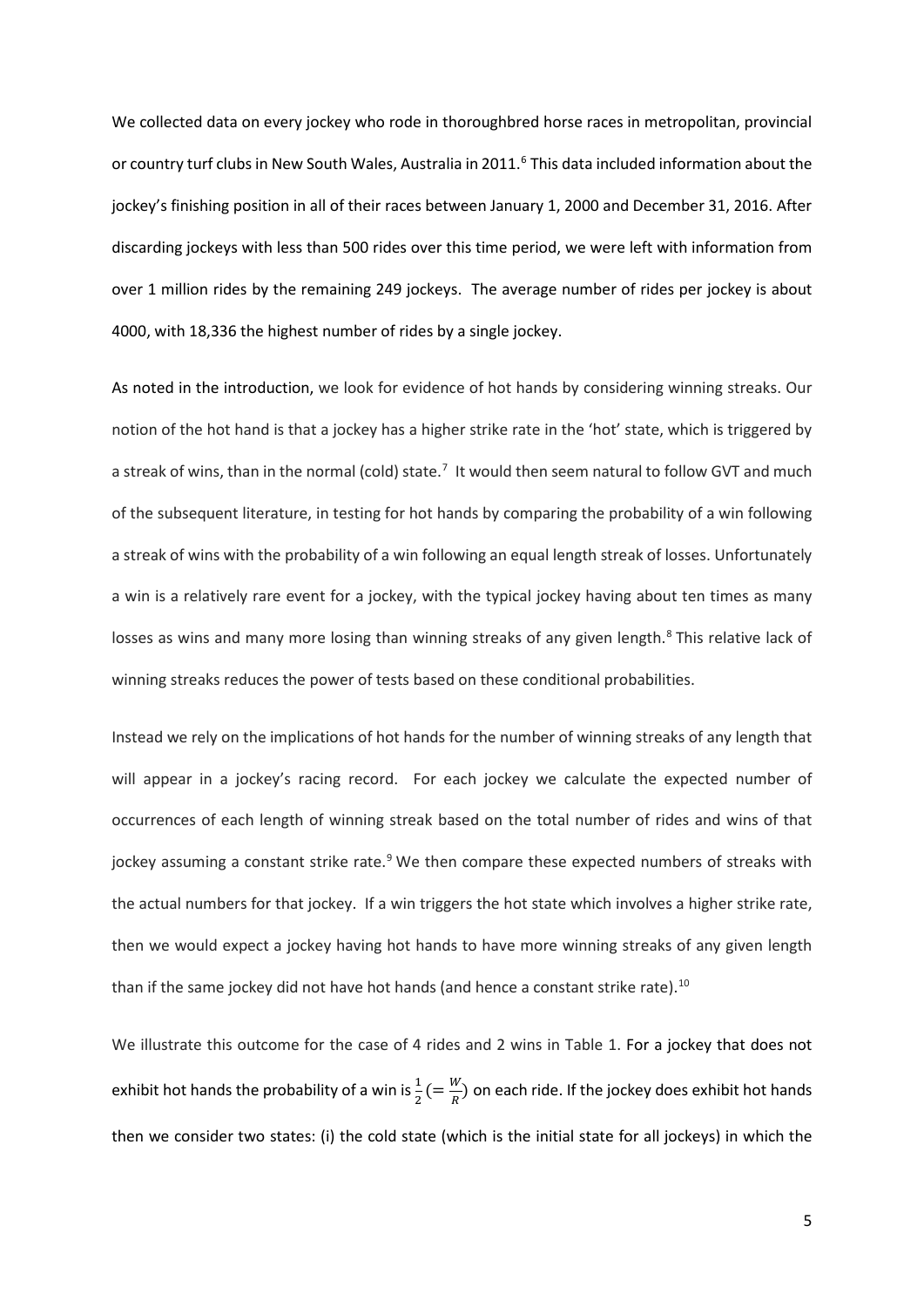probability of a win is also $\frac{1}{2}$ ; and (ii) the hot state (which is triggered by a win on the previous ride) in which the probability of a win is  $q > \frac{1}{2}$ . When calculating the conditional probability of an outcome for each individual ride we must keep in mind the outcomes that have gone before and that the total number of wins must be 2 out of the 4 rides.<sup>11</sup> The probability of each sequence is shown in column 2 for a jockey without hot hands (in which case all sequences are equally likely), and in column 3 for a jockey with hot hands (in which case the probability depends on the order of the outcomes). From Table 1 we observe that the hot hand reallocates the probabilities in favour of the sequences with winning streaks, so that if we compare two jockeys, one with and one without hot hands, the jockey with hot hands is more likely to have sequence LWWL or WWLL than the jockey without.

| Riding sequence | Probability w/o HH | Probability w HH                                                                                                                                |  |
|-----------------|--------------------|-------------------------------------------------------------------------------------------------------------------------------------------------|--|
|                 |                    |                                                                                                                                                 |  |
| <b>LLWW</b>     | 1.1                |                                                                                                                                                 |  |
| <b>LWLW</b>     |                    | <sup>2</sup><br>n                                                                                                                               |  |
| LWWL            |                    | $\overline{\phantom{a}}$ . $\overline{\phantom{a}}$ . $q$ .                                                                                     |  |
| <b>WLLW</b>     |                    | $1 - \theta$                                                                                                                                    |  |
| <b>WLWL</b>     |                    | $\overline{2}$ .                                                                                                                                |  |
| <b>WWLL</b>     | . 1.1 =            | $\frac{1}{2}$ . q. 1.1 =                                                                                                                        |  |
|                 |                    | Notes: (i) $q>1/2$ ; (ii) Consider sequence LWLW. For a jockey without hot hands the probability of a loss on the first ride is $\frac{1}{2}$ ; |  |

Table 1: Probabilities of each riding sequence with 2 wins in 4 rides, with and without hot hands (HH).

the probability of a win on the second ride, given that the first ride was a loss and the sequence consists of 2 wins and 2 losses, is 2/3; the probability of a loss on the third ride, given that the first two rides were a win and a loss, is  $\frac{1}{2}$ ; and the probability that the last ride is a win, given that the previous rides have been two losses and a win, is 1. A jockey with hot hands is assumed to start in the cold state and to remain there until a win occurs. The win puts the jockey in the hot state until a loss occurs, in which case the jockey reverts back to the cold state. So, for a jockey with hot hands the probability of loss on the first ride is 1/<sub>2</sub>; the probability of a win on the second ride, given a loss on the first, is 2/3; but the probability of a loss on the third ride, given that the win on the second ride put the jockey in the hot state, is  $1-q < 1/2$ ; and the probability of a win on the final ride, given the outcomes on the others, is 1. This sequence is less likely for the hot hands jockey.

We consider streak lengths of 2, 3, 4 and 5 wins, which we denote as 2BB, 3BB, 4BB and 5BB (i.e. 2 back to back wins etc.), respectively. Winning streaks longer than this are extremely rare both in fact and expectation as shown in Figure 2 below. A jockey with R rides in our sample period, has R-[k-1]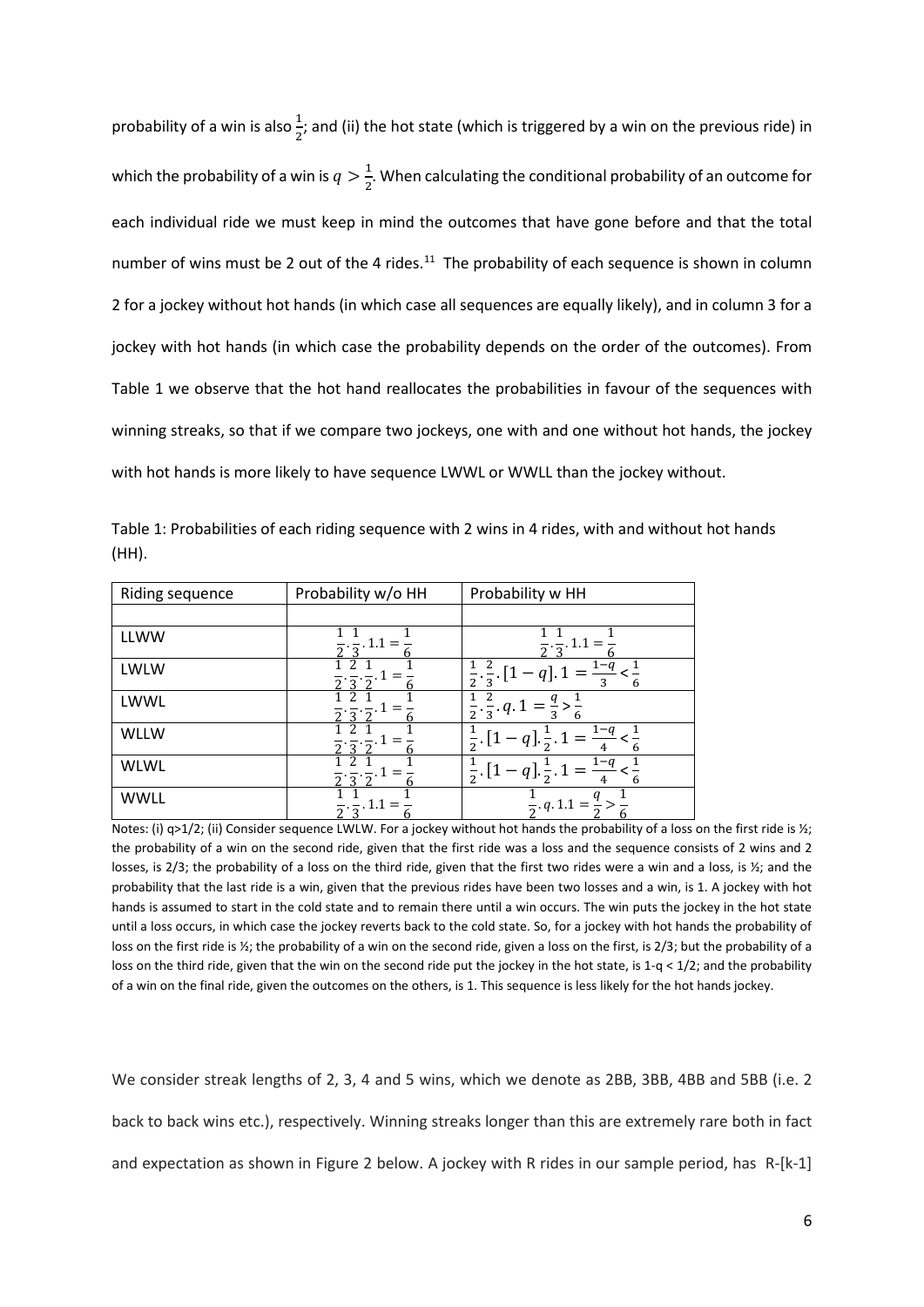opportunities to ride kBB wins (e.g. for 2BB these are rides 1 and 2, 2 and 3, ….., R-1 and R). If this jockey had W wins in our sample period her strike rate would be W/R, and the probability of her winning any k consecutive rides is  $\prod_{i=0}^{k-1} \frac{W^{-i}}{R-i}$  $\frac{k-1}{k-i} \left[ \frac{W-i}{R-i} \right]$  (e.g. for 2BB,  $\frac{W}{R}$  is the probability of winning the first ride and  $\frac{W-1}{R-1}$  the probability of winning the second, given that the first was won). Multiplying this by the number of opportunities (R-[k-1]) we obtain the expected number of kBB as

$$
E(kBB) = [R-[k-1]]\left\{\prod_{i=0}^{k-1} \begin{bmatrix} W-i \\ R-i \end{bmatrix}\right\}
$$
 (1)

We can write the actual and expected number of kBB wins for jockey j as  $Ak_j$  and  $Ek_j$  respectively. Then, under our methodology, a necessary condition for j to exhibit hot hands is that  $Ak_j > Ek_j$  for at least one  $k = 2, \ldots, 5$ .

For the purposes of comparison across jockeys it is useful to normalise both actual and expected streaks by the number of rides. Hence the actual  $( a k_i )$  and expected  $( e k_i )$  number of kBB streaks *per thousand rides* for jockey j is given by<sup>[12](#page-4-11)</sup>:

$$
ak_j = \frac{Ak_j}{R_j}1000
$$

and

$$
ek_j = \frac{Ek_j}{R_j} 1000 = \frac{[R_j - [k-1]]}{R_j} \left\{ \prod_{i=0}^{k-1} \left[ \frac{W_j - i}{R_j - i} \right] \right\} 1000 \approx \left\{ \prod_{i=0}^{k-1} \left[ \frac{W_j - i}{R_j - i} \right] \right\} 1000
$$

After this normalization and noting that  $\frac{[R_j - [k-1]]}{R_j} \approx 1$ , we see that the differences in expected streaks across jockeys depend (in a rather nonlinear way) primarily on their strike rates.

#### **4. Do Jockeys collectively show hot hands?**

We first look at the aggregate evidence to see whether it supports a general impression that jockeys have hot hands. Specifically, is an observer who considers the collective riding records of these jockeys, taking account of differences in strike rates but without paying attention to jockeys individually, likely to conclude that jockeys have hot hands?<sup>[13](#page-4-12)</sup>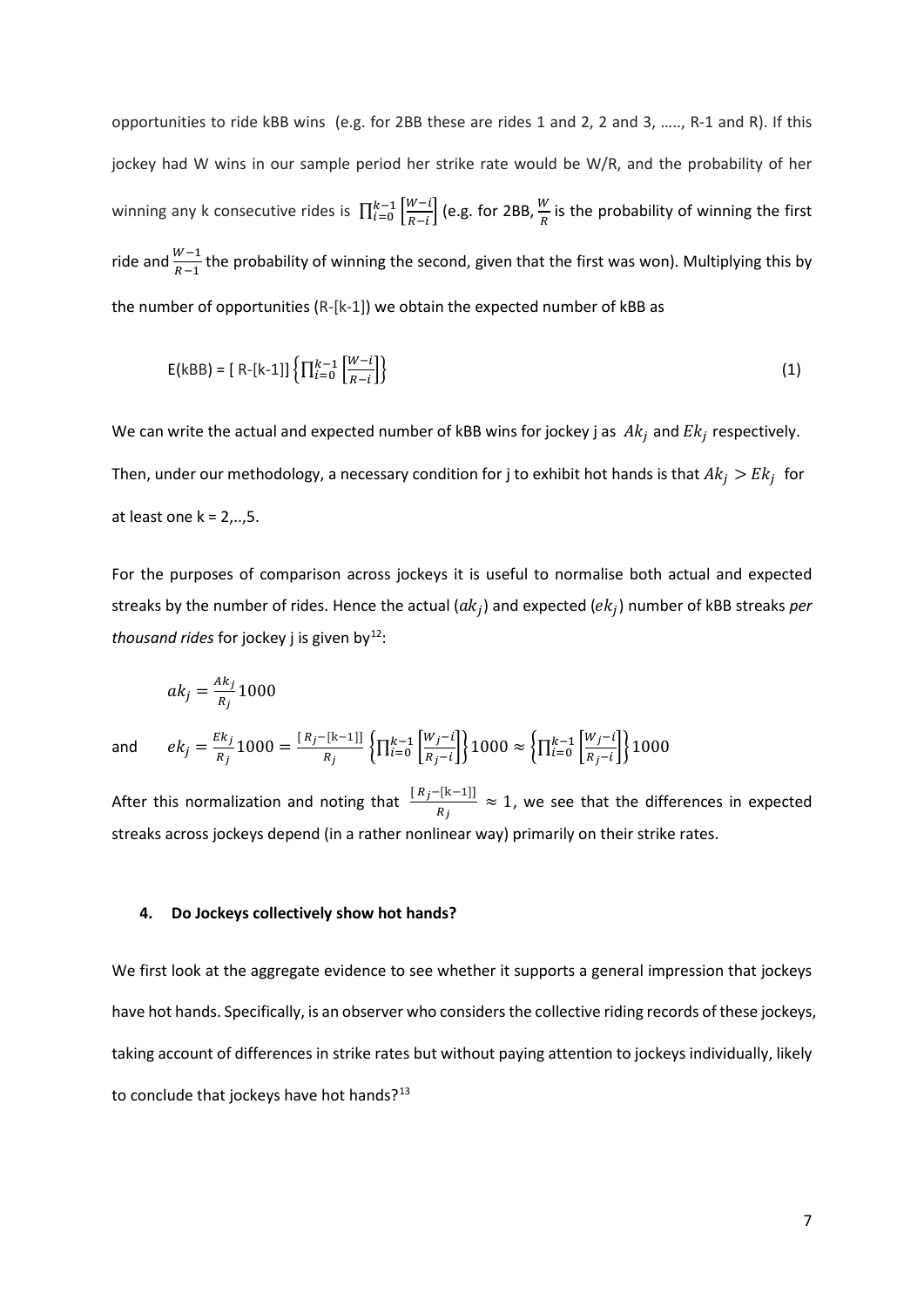To do this we group jockeys by their respective strike rates. Let J(h) be the set of jockeys with strike rate h. We can then define  $ak_h$  and  $ek_h$ , the actual and expected numbers of streaks of length k of all jockeys with strike rate h,  $as^{14}$  $as^{14}$  $as^{14}$ 



$$
ak_h = \sum_{j \in J(h)} ak_j \qquad \text{and} \qquad ek_h = \sum_{j \in J(h)} ek_j
$$

Figure 1 plots the distribution of our sample of jockeys across 19 strike rates.<sup>[15](#page-4-14)</sup> This distribution is characterised by a short lower tail and a much longer upper tail. Note that even at this level of aggregation there are three strike rates for which there is only a single jockey (3%, 17% and 21%). Figure 2 then plots the difference between the actual and expected numbers of streaks per thousand rides when Jockeys are collected into groups based on strike rates.<sup>16</sup> In Panel A we see that the actual number of 2BB streaks exceeds the corresponding expected number for all strike rates. In Panels B and C we see that the actual number is at least as great as the expected number for 3BB and 4BB, except for (the single jockey at) the very highest strike rate. In Panel D the actual number is at least as great as the expected number of 5BB for all strike rates. With one exception, jockeys of all strike rates appear to have more winning streaks per thousand rides than we would expect based on their strike rates. This evidence at least is consistent with the notion that a representative jockey exhibits hot hands.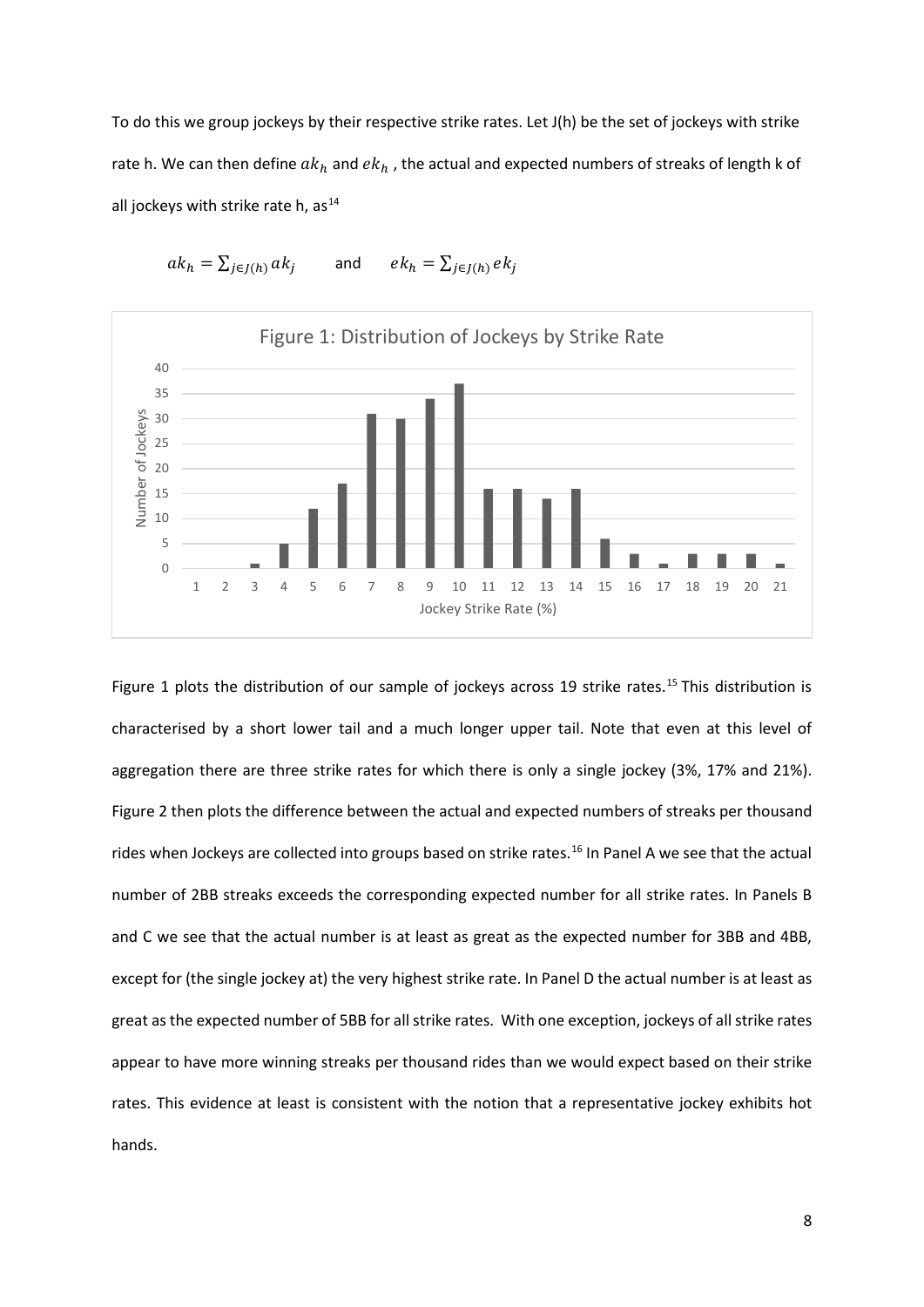Figure 2: Actual vs Expected Jockey Streak Numbers



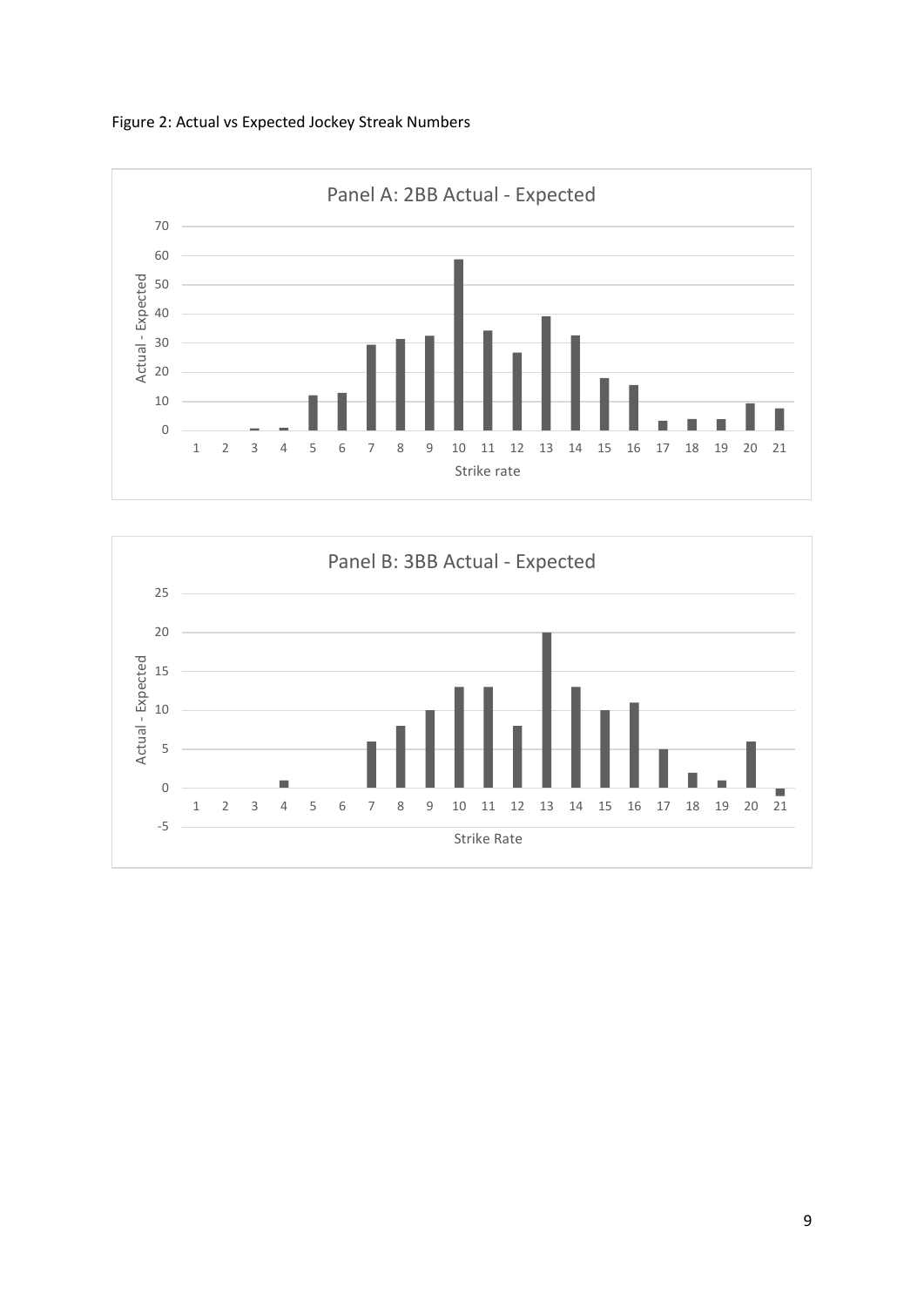



Given that the differences between actual and expected streaks go in the direction of jockeys having hot hands, one can ask whether these differences are significant. To test this we estimate a regression on a cross-section of the 19 strike rates to explore the relationship between actual and expected numbers of each streak. That is for each of the streak lengths we estimate:

$$
ak_h = \beta_{0k} + \beta_{1k} \, ek_h + \varepsilon_h \tag{2}
$$

Our null hypothesis is that  $\beta_{1k} = 1$ , for all k = 2,3,4 and 5. The alternative (hot hands) hypothesis is that  $\beta_{1k} > 1$ , for all k = 2,3,4 and 5. Table 2 reports the results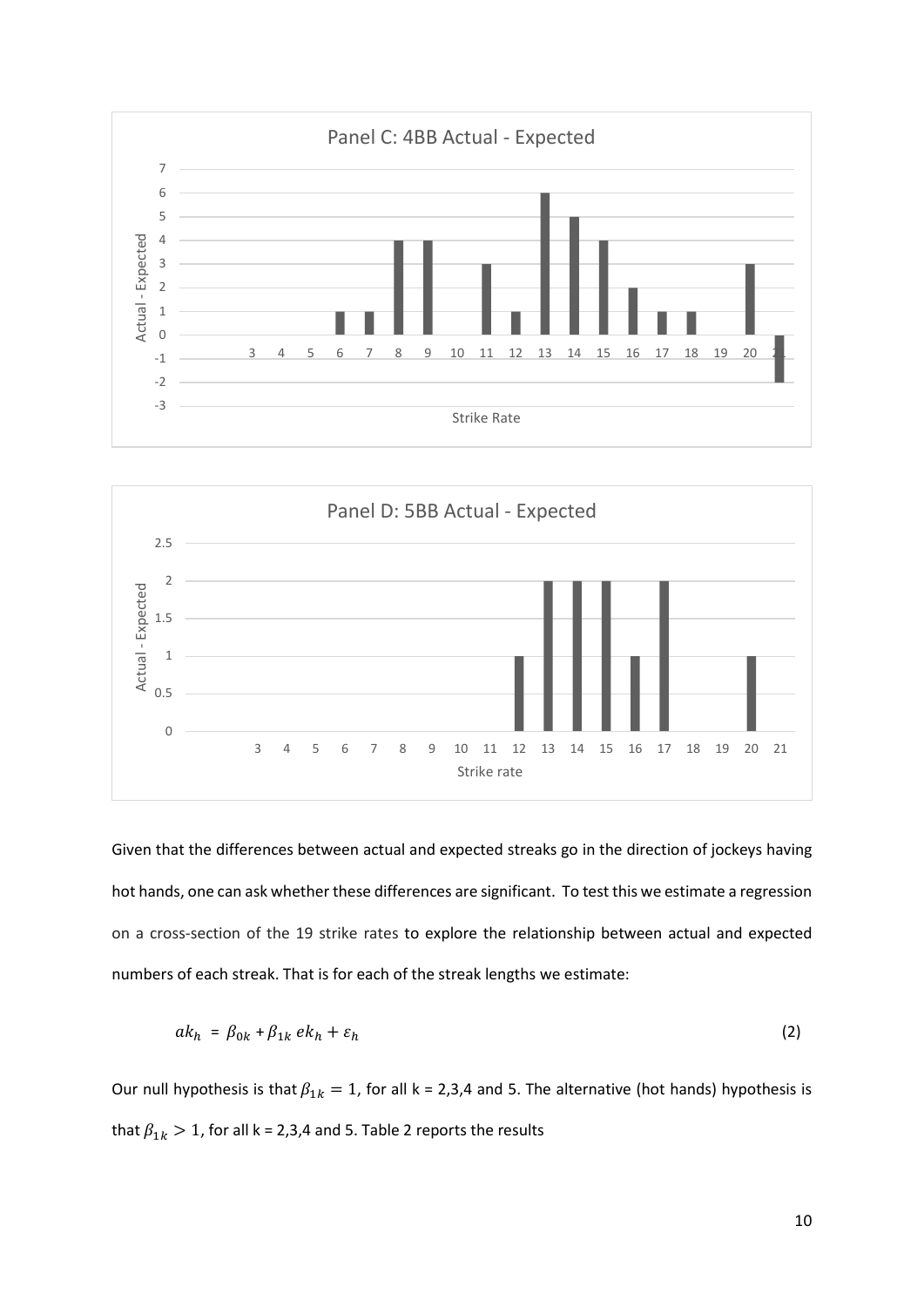Table 2: Streak Number Regressions

|                          | Streak Length |            |            |           |  |  |  |  |
|--------------------------|---------------|------------|------------|-----------|--|--|--|--|
|                          | 2BB           | 3BB        | 4BB        | 5BB       |  |  |  |  |
| Expected $(\beta_{1k})$  | 1.136***      | $1.377***$ | $1.457***$ | 2.068***  |  |  |  |  |
| (Std. Error)             | (0.014)       | (0.070)    | (0.097)    | (0.188)   |  |  |  |  |
| Constant $(\beta_{0k})$  | 0.773         | 0.268      | 1.812      | 0.138     |  |  |  |  |
| (Std. Error)             | (2.134)       | (1.069)    | (1.203)    | (0.257)   |  |  |  |  |
| $R^2$                    | 0.99          | 0.95       | 0.90       | 0.81      |  |  |  |  |
| N                        | 19            | 19         | 19         | 19        |  |  |  |  |
| Test of $\beta_{1k} > 1$ | $9.06***$     | $5.16***$  | $3.93***$  | $4.47***$ |  |  |  |  |

Robust Standard errors in parenthesis. \*\*\* indicates significance at the 1% level.

For each streak length we can reject the hypothesis that  $\beta_{1k} = 1$  in favour of  $\beta_{1k} > 1$ . The actual number of streaks is significantly larger than the expected number for all four streak lengths, a result consistent with a representative jockey having hot hands.

In Table 3 we explore the relationship between hot hands and the strike rate by regressing the difference between the actual and expected numbers of streaks for the average jockey at each strike rate on a quadratic function of the strike rate. We define  $n_h$  as the number of jockeys with strike rate h, so that  $Dk_h \equiv \frac{ak_h - e k_h}{n_h}$  is the difference between the actual and expected numbers of streaks of length k for the representative jockey of strike rate h. Our regression is

$$
Dk_h = \gamma_{0k} + \gamma_{1k} SR_h + \gamma_{2k} [SR_h]^2 + \varepsilon_h
$$
\n<sup>(3)</sup>

At each streak length we find a positive coefficient on the strike rate and a negative coefficient on its square, indicating that the difference first increases then later declines as the strike rate increases. But only for 2BB and 4BB are both coefficients statistically significant and for these two streak lengths we calculate that the 'peak' strike rate (the strike rate at which the difference between actual and expected streak numbers is largest) is 11 to 12%. Loosely speaking, it is at these strike rates where we might expect to see the 'hottest hands'.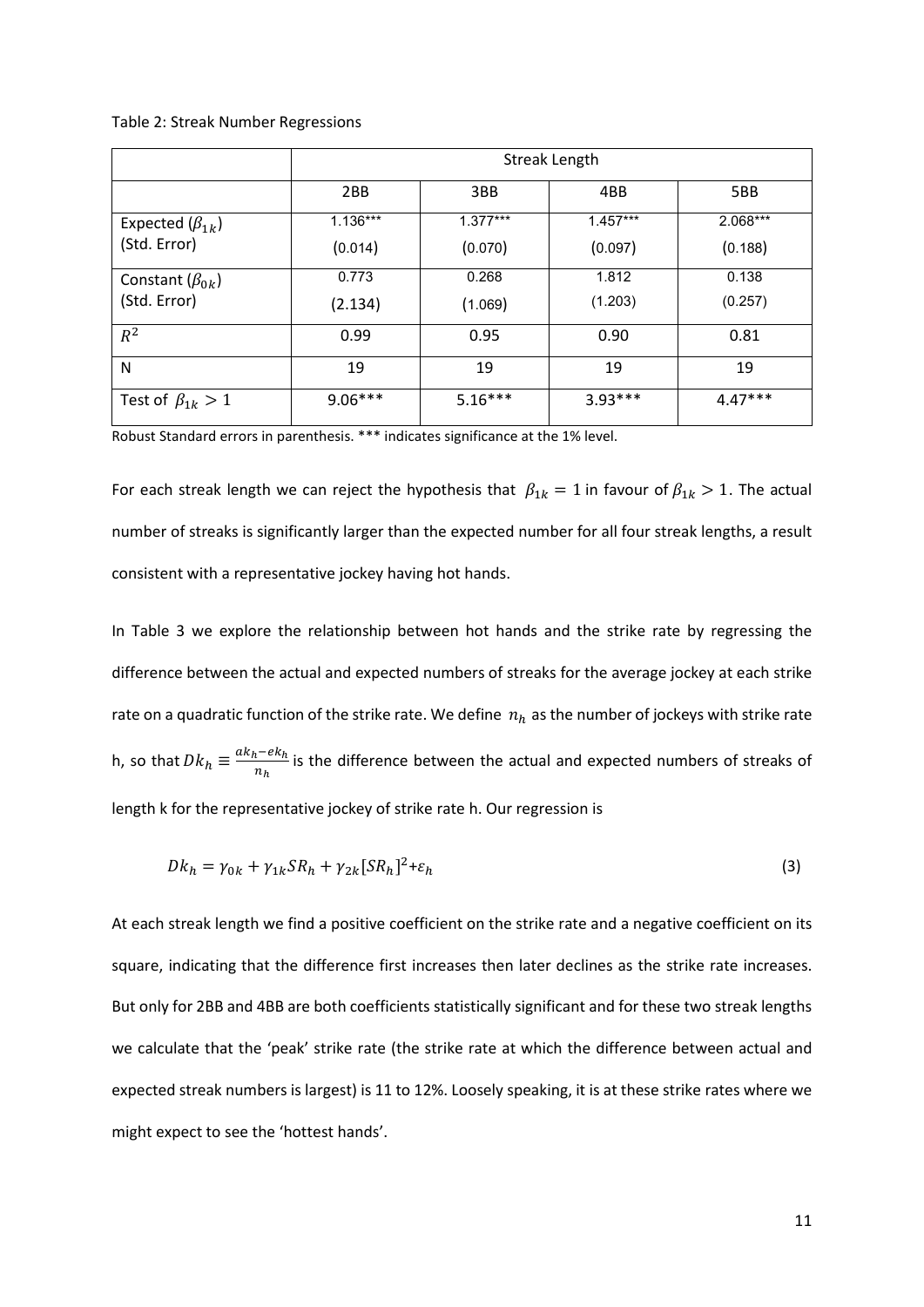|                      |            | <b>Streak length</b>     |            |          |
|----------------------|------------|--------------------------|------------|----------|
|                      | 2BB        | 3BB                      | 4BB        | 5BB      |
| SR                   | $0.65***$  | $0.37***$                | $0.21*$    | 0.06     |
| (std error)          | (0.16)     | (0.07)                   | (0.11)     | (0.05)   |
| SR <sup>2</sup>      | $-0.03***$ | $-0.01$                  | $-0.009**$ | $-0.001$ |
| (std error)          | (0.007)    | (0.009)                  | (0.004)    | (0.002)  |
| Constant             | $-2.32**$  | $-1.56$                  | $-0.86***$ | $-0.31$  |
| (std error)          | (0.78)     | (0.89)                   | (0.19)     | (0.25)   |
| $R^2$                | 0.54       | 0.29                     | 0.18       | 0.12     |
| Ν                    | 19         | 19                       | 19         | 19       |
| <b>Peak SR</b>       | 10.83      | $\overline{\phantom{a}}$ | 11.67      |          |
| <b>Cross-over SR</b> | 17.16      |                          | 15.03      |          |
| <b>Marginal</b>      | 0.644      | 0.368                    | 0.208      | 0.06     |

Table 3: Hot Hands and the Strike Rate

Notes: Robust Standard errors in parenthesis. \*\*\* and \*\*\* denotes rejection at the 10%, 5% and 1% respectively. SR is strike rate, SR<sup>2</sup> is strike rate squared. Peak SR (= $-\gamma_{1k}/2\gamma_{2k}$ ) is the strike rate at which the estimated difference would be highest. The cross-over SR is the strike rate at which the estimated equation predicts the actual and estimated number of strikes are equal. The Peak and Cross-over SR are not reported for the cases where SR<sup>2</sup> is insignificant. The marginal effect with respect to strike rate is evaluated at the average strike rate.

Finally, given that the weight of this evidence lies in support of these jockeys collectively having hot hands, we might ask whether this information was reflected in the betting odds<sup>17</sup>. To address this, we consider a wagering strategy which involves placing a \$1 bet to win on the next ride of any jockey who won on their last ride. We applied this strategy to all the jockeys on their rides within our sample<sup>[18](#page-5-2)</sup> and eagerly tabulated our (hypothetical) winnings. The result was a (fortunately hypothetical) loss of \$25,909.29. This outcome is consistent with the notion that the betting market is well aware that the representative jockey may have hot hands.

### **5. Do individual jockeys have hot hands?**

The evidence that we have presented thus far supports the general perception that jockeys, with abilities across the full range of strike rates, exhibit hot hands. Given this it is unsurprising that commentators apply the hot hands label to jockeys having a standout day at the track. However, we should not forget that hot hands are an individual rather than a collective characteristic. As part of his study of hot hands amongst professional golfers, Livingston (2012) briefly reviews models of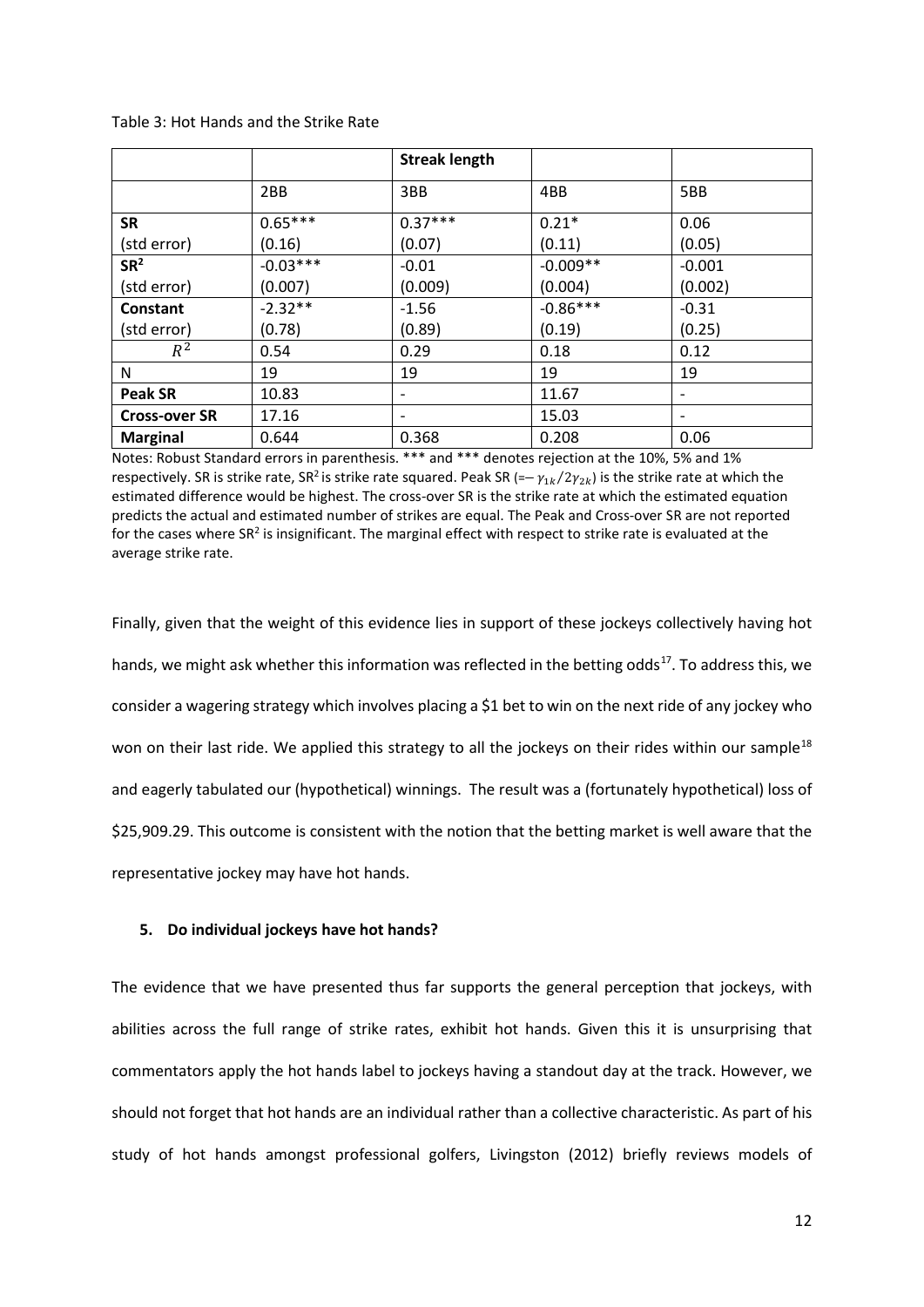momentum from the psychology literature, noting that the key insight is that success need not beget success and failure need not beget failure uniformly for all players. Different personalities react differently to the same event and many factors may impact on how a player reacts to a recent success. Livingston (2012) argues that hot hands may be present in some players but not others and this may explain why it fails to appear in so many aggregated results in the literature. Here we work in the reverse direction, seeking the extent to which the hot hands we observe at the aggregate level translates back to individual behaviour.

Even a casual inspection of the data suggests that *not all* jockeys have hot hands. If we compare the actual and expected numbers of streaks for each jockey individually, without normalising by the number of rides, we do find jockeys for whom the actual is less than the expected<sup>[19](#page-5-3)</sup> for each streak size. Furthermore, a straight comparison of actual with expected streak numbers fails to take into account that a jockey can ride more than her expected number of any streak size in the absence of hot hands (i.e. without any change in her strike rate from one ride to the next). Evidence of hot hands requires not just that a jockey has more streaks than expected given her strike rate, but that she is unlikely to have ridden her actual number of streaks given that strike rate.

To investigate further we construct the relevant statistics for a t-test of the difference between the actual number and expected number of each streak length for each jockey as follows:

$$
tk_j = \frac{Ak_j - Ek_j}{\sqrt{var(Ek_j)}}\tag{4}
$$

where var(Ekj) is the sample variance of the expected number of kBB winning streaks for jockey j and is obtained using a bootstrap sample of 100 000 replications from all possible combinations of wins and rides  $(C_{W_j}^{R_j}).$ 

Table A1 in the Appendix records these test statistics and results for all 249 jockeys included in our study. A summary of the aggregated results is presented in Table 4, where we record the numbers of jockeys who do and don't exhibit hot hands at each streak length in columns 2 and 3, respectively. In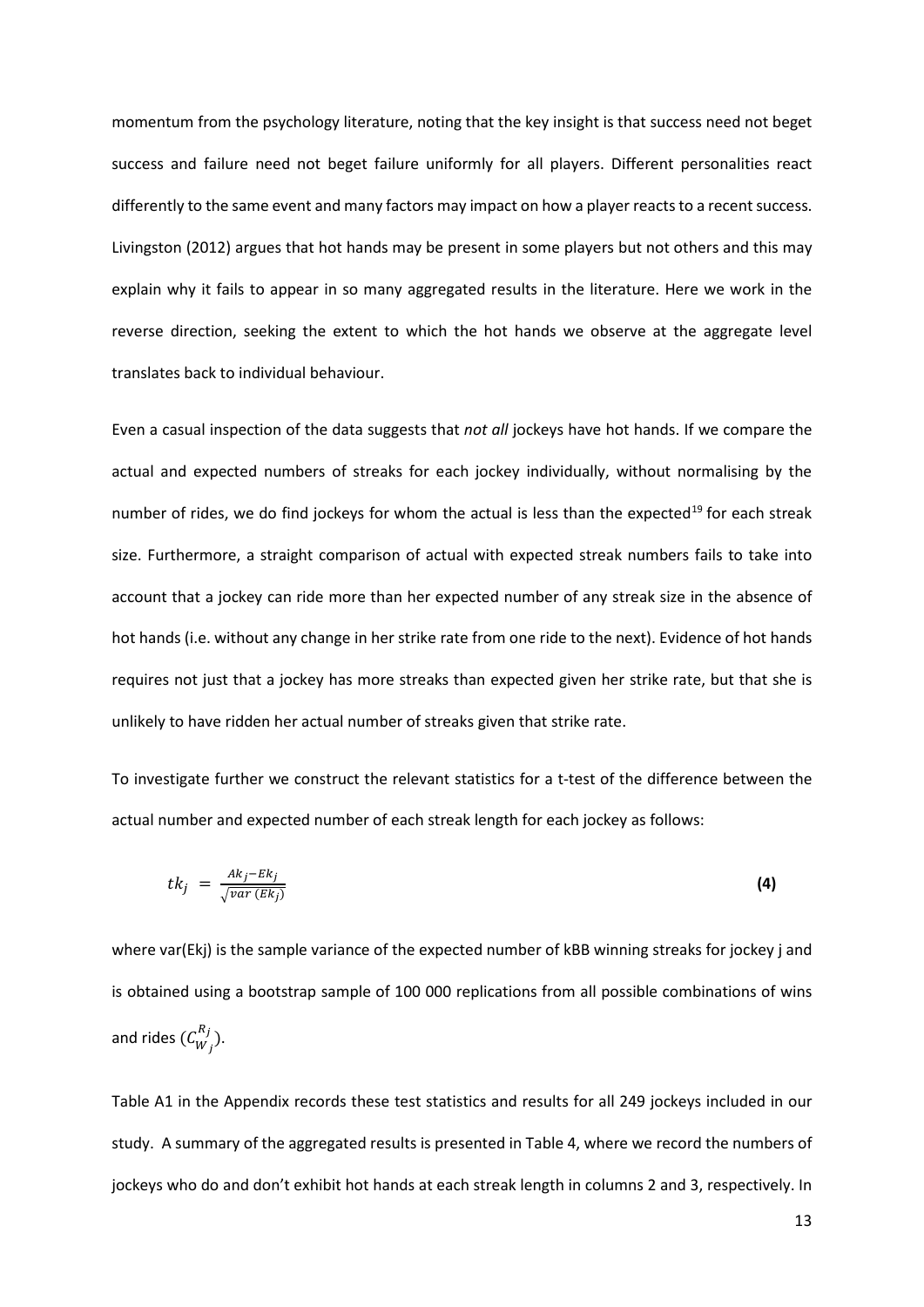the remaining columns we also record how these jockeys progress through the streak lengths. Of the 67 jockeys who exhibit hot hands at 2BB, 43 also exhibit hot hands at 3BB and 24 do not. Of the 182 jockeys who did not exhibit hot hands at 2BB, 24 did at 3BB and so on.

| <b>Streak</b> | #with | #w/o |    |                             |   |    |   |   |   |    |    |   |  |    |     |    |   |     |
|---------------|-------|------|----|-----------------------------|---|----|---|---|---|----|----|---|--|----|-----|----|---|-----|
|               |       |      |    | <b>Progression Patterns</b> |   |    |   |   |   |    |    |   |  |    |     |    |   |     |
| Length        | HН    | HH   |    |                             |   |    |   |   |   |    |    |   |  |    |     |    |   |     |
| 2BB           | 67    | 182  |    |                             |   | 67 |   |   |   |    |    |   |  |    | 182 |    |   |     |
| 3BB           | 67    | 182  | 43 |                             |   | 24 |   |   |   |    | 24 |   |  |    | 158 |    |   |     |
| 4BB           | 45    | 204  |    | 20                          |   | 23 |   | 3 |   | 21 | 12 |   |  | 12 |     | 10 |   | 148 |
| 5BB           | 22    | 227  | 9  | 11                          | 2 | 21 | 0 | 3 | 0 | 21 | 4  | 8 |  | 11 | 3   |    | 3 | 145 |

Table 4: Aggregated Hot Hand Results for Individual Jockeys

Notes: A shaded cell indicates the number of jockeys with hot hands (HH).

While it is true that 145 jockeys (58% of the total) give no evidence of hot hands at any streak length, a quick glance at Table 3 will dash any hopes that the remaining 104 jockeys form a homogeneous group exhibiting hot hands after any win and for all streak lengths. Only 9 jockeys fit this description. An examination of the progression patterns in Table 4 does allow us to make the following observations, however. First, there is variation across jockeys in the number of consecutive wins needed to trigger hot hands. For 67 one win is enough, but others are late starters - 24 need 2 consecutive wins, 10 need 3 and 3 need 4. Second, there is variation across jockeys in the number of streak lengths for which hot hands remains active once triggered. For 19 jockeys hot hands stays active for all longer streaks (9 jockeys starting at 2BB, 4 at 3BB, 3 at 4BB and 3 at 5BB); for 39 jockeys, hot hands only lasts for one streak length and is never retriggered (21 jockeys at 2BB, 11 at 3BB and 7 at 4BB); for 29 jockeys hot hands lasts for two streak lengths and is never retriggered (21 at 2BB and 8 at 3BB); and lastly for 11 jockeys, hot hands once triggered (at 2BB) lasts for three streak lengths and is never retriggered. Finally, there is a small group of jockeys (6 of 104) that have gaps between their hot hands streaks.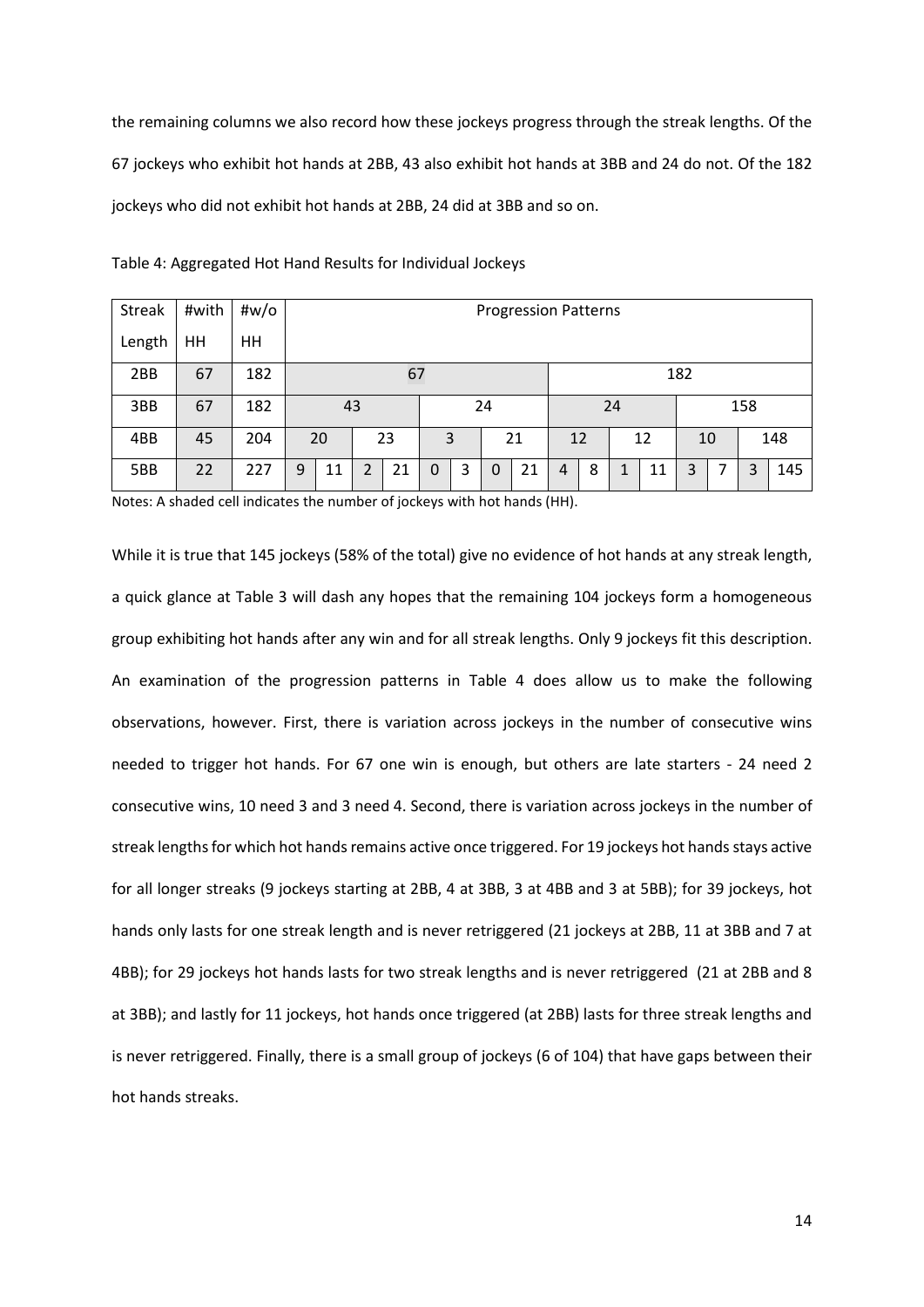In summary: only 42 percent of individual jockeys exhibit hot hands for at least one streak length, and these jockeys differ both in the number of consecutive wins necessary to trigger hot hands and in the number of consecutive rides for which hot hands persists.

What are the relationships, if any, between hot hands and a jockey's 'experience' (number of rides), 'ability' (strike rate) and gender?<sup>[20](#page-5-4)</sup> Livingston (2012) finds some evidence that golfers with more experience are better able to maintain positive momentum. Is the same true for jockeys? We investigate by constructing the following dummy variables:

 $HH_i = 1$ , if j exhibits hot hands at some streak length, and = 0 otherwise; and

 $Hk_i = 1$ , if j exhibits hot hands at streak length k, and = 0 otherwise.

For each of these five dummy variables we run a binary-logit regression with results as reported in Table 5. The results for the HH dummy reported in the second column of Table 5 show that the probability that a jockey has hot hands is positively related to that jockey's experience (rides) but is unrelated to gender. The probability is increasing in the strike rate until 25% after which it declines. The same is true for the dummies showing hot hands at specific streak lengths, except that ability experience seems irrelevant after 3BB. The probability is initially increasing in the strike rate but declines after 14% (2BB) or 17% (3BB or 5BB). The most able jockeys do not necessarily possess the hot hand.

|                 | Dependent Variable |                |                |            |             |  |  |  |
|-----------------|--------------------|----------------|----------------|------------|-------------|--|--|--|
|                 | HH.                | H <sub>2</sub> | H <sub>3</sub> | H4         | H5          |  |  |  |
| Rides           | $0.14***$          | $0.15***$      | $0.092*$       | $-0.04$    | 0.065       |  |  |  |
| (000)           | (0.05)             | (0.005)        | (0.05)         | (0.063)    | (0.102)     |  |  |  |
| SR.             | $25.81*$           | $47.51**$      | $5.14**$       | $52.49**$  | 139.87**    |  |  |  |
|                 | (14.56)            | (22.94)        | (2.34)         | (23.69)    | (62.75)     |  |  |  |
| SR <sup>2</sup> | $-51.19*$          | $-169.78*$     | 27.06          | $-158.01*$ | $-407.43*$  |  |  |  |
|                 | (30.01)            | (97.10)        | (52.28)        | (94.76)    | (216.80)    |  |  |  |
| Gender          | $-0.165$           | $-0.636$       | $-0.53$        | 0.079      | $-0.84$     |  |  |  |
|                 | (0.38)             | (0.49)         | (0.46)         | (0.47)     | (1.06)      |  |  |  |
| Cons            | $-2.88**$          | $-4.46***$     | $-2.14*$       | $-4.89***$ | $-12.91***$ |  |  |  |

Table 5 Binary Logit Regression Relating Hot Hands to Jockey Characteristics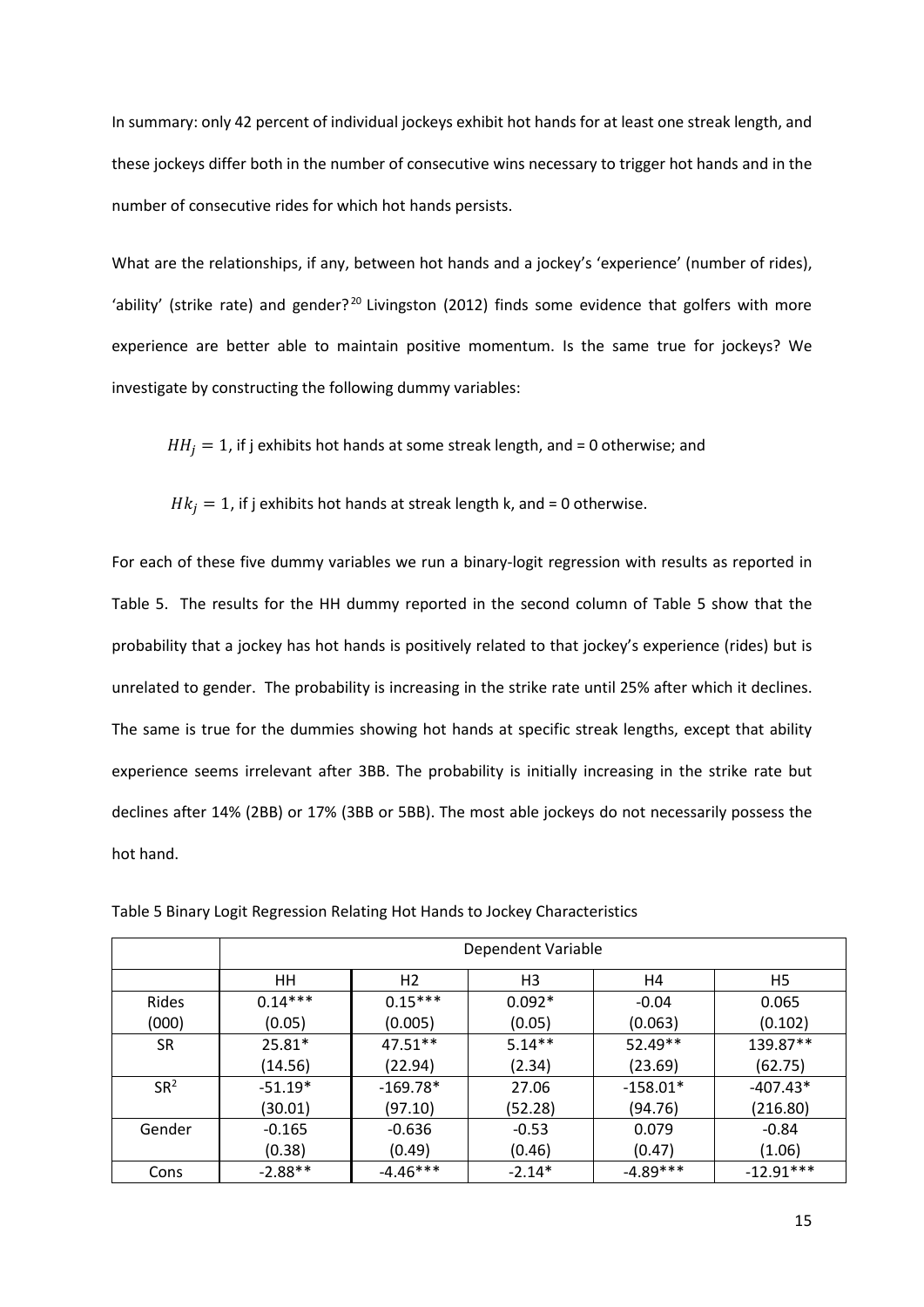|                          |        | (1.15) | (1.26)                      |        | (1.24) |        | (1.37) |        | (4.09) |        |
|--------------------------|--------|--------|-----------------------------|--------|--------|--------|--------|--------|--------|--------|
| Peak SR (%)              |        | 25     |                             | 14     |        | (9)    |        | 17     |        | 17     |
| Marginal                 |        | 0.039  |                             | 0.028  | 0.021  |        | 0.032  |        |        | 0.049  |
|                          |        |        | <b>Predicting Hot Hands</b> |        |        |        |        |        |        |        |
|                          | $HH=0$ | $HH=1$ | $H2=0$                      | $H2=1$ | $H3=0$ | $H3=1$ | $H4=0$ | $H4=1$ | $H5=0$ | $H5=1$ |
| Total Obs                | 145    | 104    | 182                         | 67     | 182    | 67     | 204    | 45     | 227    | 22     |
| % Correctly              | 63.6   | 49.25  | 76.01                       | 34.85  | 75.27  | 32.8   | 82.53  | 20.8   | 92.3   | 20.73  |
| Predicted                |        |        |                             |        |        |        |        |        |        |        |
| % of jockey's<br>with HH |        | 41.8   |                             | 26.9   |        | 26.9   |        | 18.1   |        | 8.8    |

Note: Robust Standard errors in parenthesis. Significance \*10%, \*\*5% and \*\*\*1%. Rides is number of rides; SR is strike rate (win percentage); Gender is a dummy variable which =1 if a jockey is female. The marginal probability with respect to strike rate is evaluated at the average strike rate and average probability.

The lower part of Table 5 investigates whether these regressions can be used to predict which jockeys exhibit hot hands. From this perspective the results are disappointing. The equation predicts only half of the general HH jockeys correctly and no more than 35% of those at any specific streak length.

Finally, in Table 6 we summarise the results for the individual jockeys of our 'hot hands' wagering strategy discussed earlier (i.e. placing a \$1 bet to win on the next ride of any jockey who won on their last ride). Several points can be made here. First, if we concentrate on the 102 jockeys identified as having hot hands, we see that the vast majority (88%) generate a negative return. Again, this is consistent with the hot hands effect being reflected in the market odds, though clearly not all individual cases were identified. Second, we see that there are jockeys without hot hands who also generate a positive return on our hot hands wager. But these are few in number (2) and only comprise just over 1% of these jockeys. Although only 14 of 247 jockeys (5.7%) yield a non-negative return under this strategy, 12 of these have hot hands. Third, since our wagering strategy is specifically intended to cover 2BB hot hands, we separate our hot hands cases into those including 2BB (and possibly longer streak lengths) in column 4 and those excluding 2BB in column 5. Only one jockey provides a positive return in the latter group, a percentage broadly consistent with the No HH category in column 2. In contrast, nearly 17 percent of jockeys in the former group yield a positive return. Finally, we focus on those jockeys with hot hands only at 2BB in column 6. The fact that this group shows the highest percentage (19) of jockeys showing a positive return, may indicate that jockeys whose hot hands have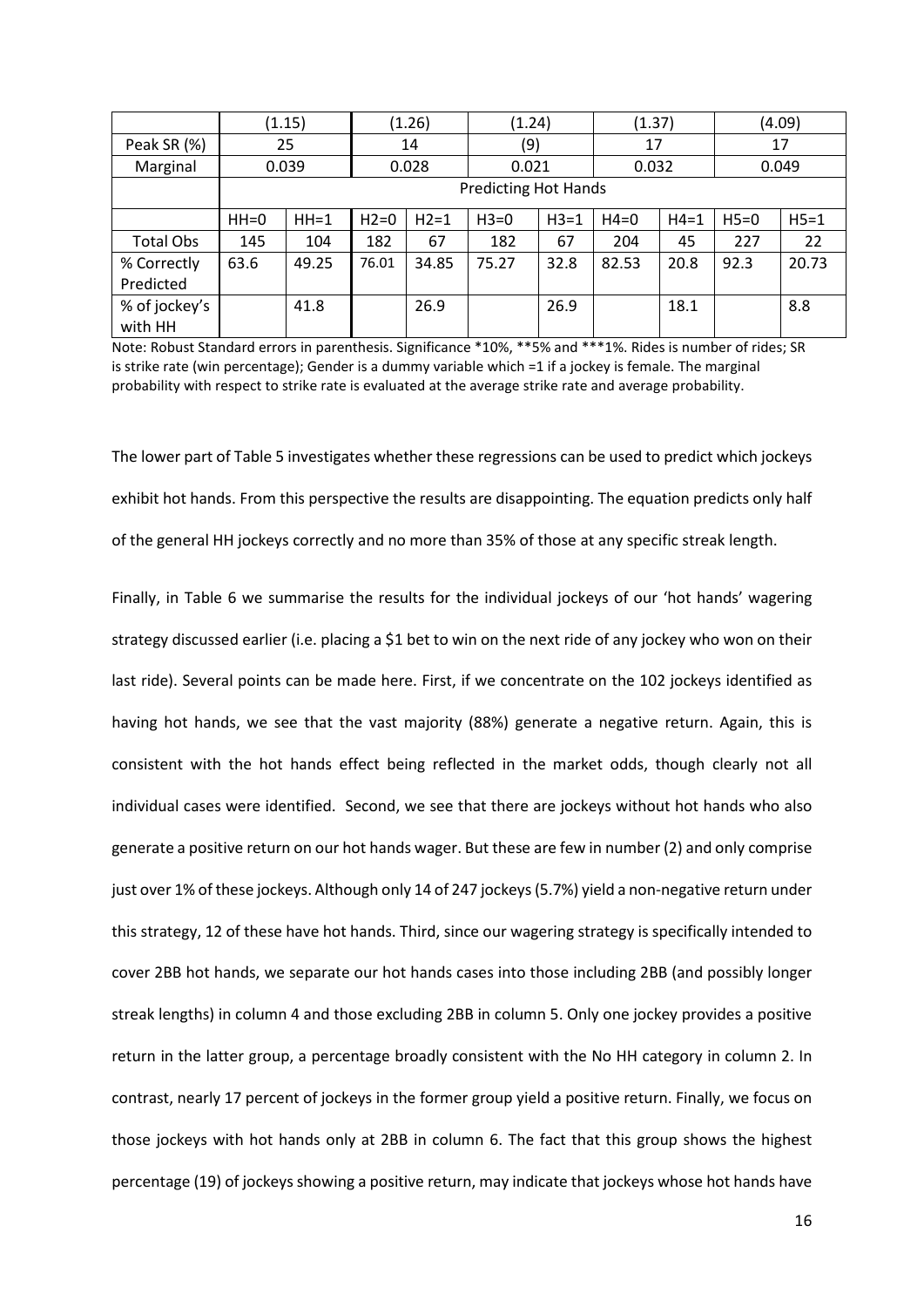brief persistence (in this case only one ride) are the hardest for the market to identify.<sup>[21](#page-5-5)</sup> Thus, while the presence of hot hands is broadly reflected in the market odds, there is evidence that the market's identification of hot hands at the individual jockey level is incomplete.

| Jockeys    | No HH                    | HH      | HH       | HH                 | HH         |
|------------|--------------------------|---------|----------|--------------------|------------|
|            |                          |         | Incl.2BB | <b>But Not 2BB</b> | Only 2BB   |
| # Positive | $\overline{\phantom{a}}$ | 12      | 11       | 1                  | 4          |
| Return     | (1.4% )                  | (11.8%) | (16.7%)  | (2.8%)             | $(19.0\%)$ |
| # Negative | 143                      | 90      | 55       | 35                 | 17         |
| Return     | (98.6%)                  | (88.2%) | (83.3%)  | (97.2%)            | (81.0%)    |
| Total      | 145                      | 102     | 66       | 36                 | 21         |

Table 6 Returns from Hot Hands Wagering: Individual Jockeys

#### **6. Further evidence**

Our previous tests obtained the expected number of sequences of each length using the assumption of a constant strike rate equal to the jockey's sample average. This strike rate was determined from the jockey's actual number of rides and wins. If this jockey exhibited hot hands, the elevated hot state strike rate triggered by a streak of wins would result in the jockey having a larger number of winning streaks than his (hypothetical) single state equivalent. But even a jockey in a permanent cold state is likely to find her strike rate changing over time - increasing as she gains experience, fluctuating in periods of minor injury and perhaps declining as she ages. Could some of our positive findings for individual jockeys be attributable to these variations?

In order to investigate whether our finding of hot hands for some jockeys can be explained by variations in their strike rates unrelated to hot hands, we consider each jockey's annual racing records over the years 2000 to 2016. In each year we determine the number of rides, the number of wins and the number of 2BB streaks in each year. As noted earlier, winning streaks are relatively rare in horse racing. A typical jockey with a strike rate of 10%, can expect roughly 1 2BB streak for every 100 rides, 1 3BB streak for every 1000 rides, 1 4BB streak for every 10,000 rides etc. Few jockeys in our sample have as many as 1000 rides in any year let alone consistently across years during their racing careers. In considering annual data we therefore restrict attention to 2BB streaks.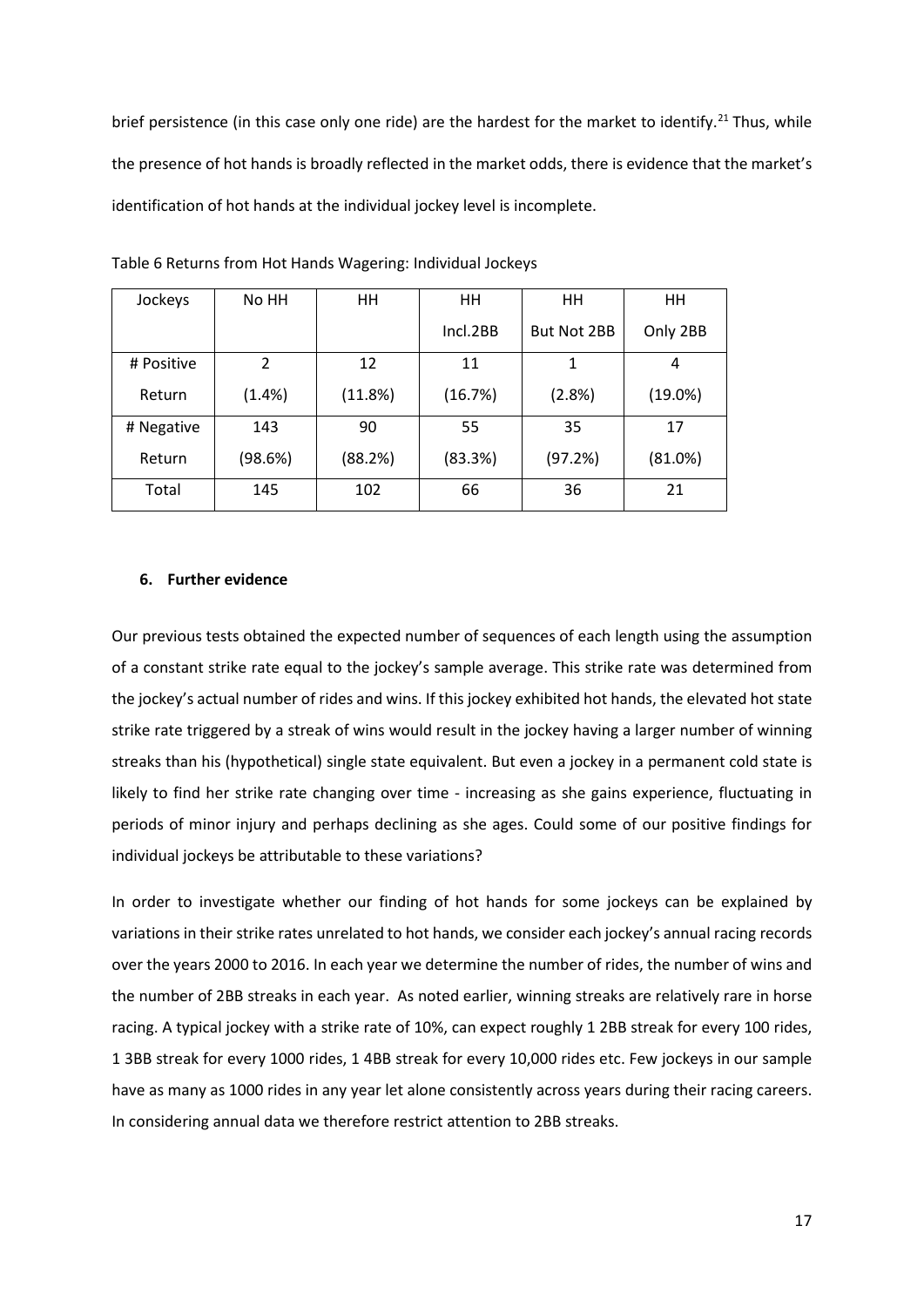We first calculated the expected number of 2BB streaks for each jockey based on their strike rate across all 17 years in this sample and then compared this with the actual number recorded in the data. The number of jockeys for whom the actual 2BB is significantly different from the expected 2BB based on their strike rate over the full period is reported in column 2 of Table 7.<sup>[22](#page-5-6)</sup> We then reran the test aggregating only those years in which the annual strike rate was not significantly different from the 17 year average strike rate. The corresponding results, which are shown in column 3 of Table 7, reveal the extent to which our tests are susceptible to these extraneous strike rate variations. Correcting for changes in the strike rate in this way we find the number of jockeys exhibiting hot hands is reduced by 40% (from 71 to 43). Allowing for variations in the cold state strike rate reduces but does not eliminate the instances of hot hands. $^{23}$  $^{23}$  $^{23}$ 

Since the shorter the interval the more stable the strike rate is likely to be, we applied our tests to 2BB streaks at the annual level. This is the shortest interval we can consider while retaining an adequate sample of jockeys with enough rides to generate 2BB winning streaks. We only consider years in which the jockey had at least 200 rides (giving our typical jockey an expected number of at least 2 such streaks in any year considered).<sup>[24](#page-5-8)</sup> The results for this restricted sample are reported in column 4 of Table 7. Over 40% of these jockeys have hot hands for at least one year. The density plot of hot hands years is reported in Panel A of Figure 3. The maximum number of years with hot hands is 4 (the maximum number of consecutive years is 3).

We then add a second constraint that jockeys must meet the minimum ride requirement for at least 8 years during this period. This helps isolate the more experienced jockeys by eliminating the not inconsiderable number who only exceed 200 rides in a few years. The results are shown in column 5 of Table 7 and the density plot of hot hands years is reported in Panel B of Figure 3. Sixty-five percent of these jockeys exhibit hot hands in at least one year. Even though our test has low power on annual data we still find evidence of hot hands for the majority of the most active and experienced jockeys, an outcome consistent with the argument that jockeys with more competitive experience are better able to maintain positive momentum (Livingston, 2012).

|                       | <b>Full Sample</b>                 | <b>Restricted samples</b>  |                                          |  |  |
|-----------------------|------------------------------------|----------------------------|------------------------------------------|--|--|
|                       |                                    | Minimum rides<br>per year  | Minimum<br>rides and<br>minimum<br>vears |  |  |
| All Years<br>Combined | Years where<br>ASR=LSR<br>combined | HH in at least one<br>year | HH in at least<br>one year               |  |  |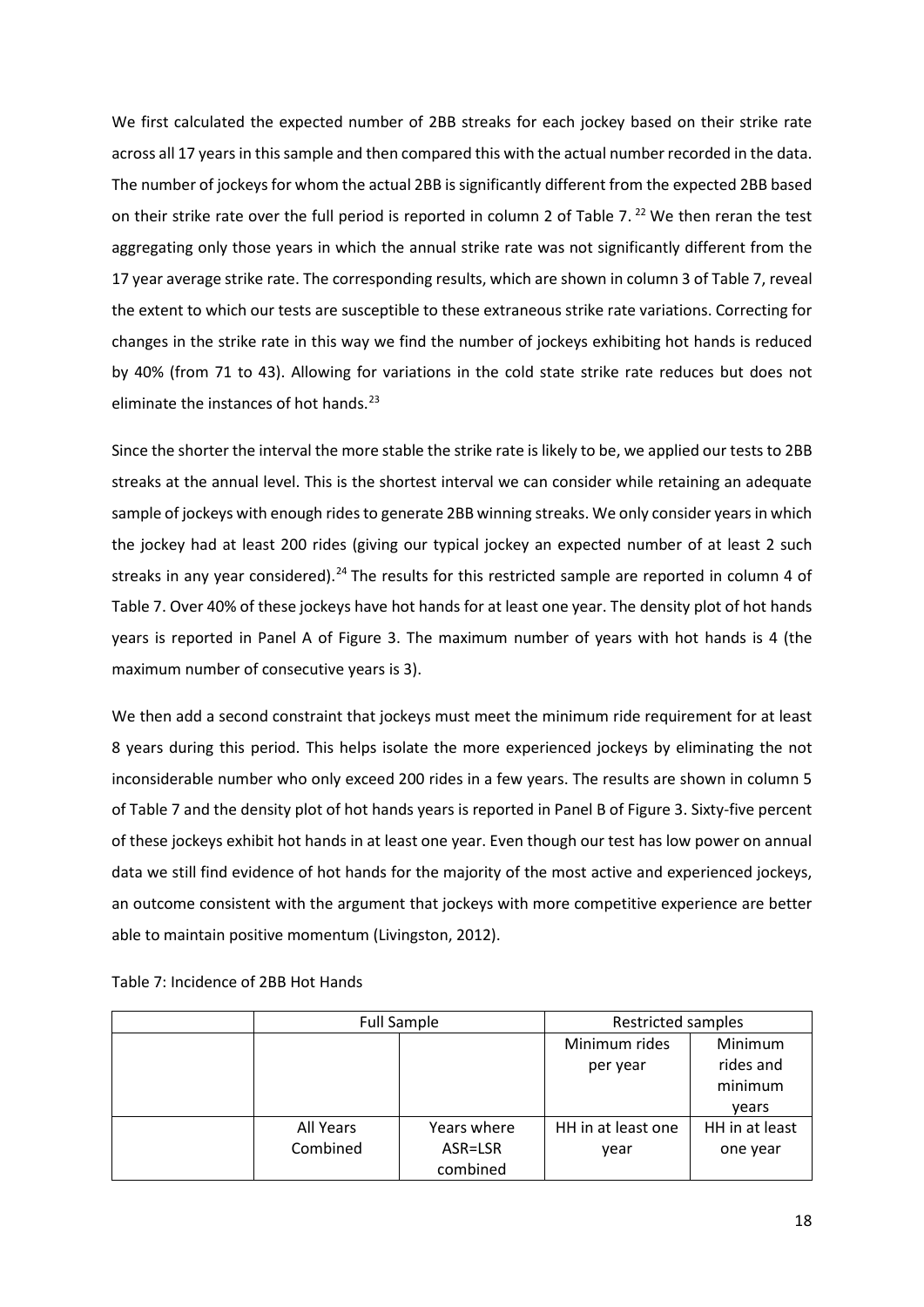| #Jockeys with HH | 71 (29%)  | 43 (17%)  | 86 (41%)  | 49 (65%) |
|------------------|-----------|-----------|-----------|----------|
| #Jockeys without | 176 (71%) | 204 (83%) | 125 (59%) | 26 (35%) |
| ΗН               |           |           |           |          |
| Total Jockeys    | 247       | 247       | 211       | 75       |

Notes: LSR is lifetime strike rate. ASR is annual strike rate. Minimum rides per year is 200. Minimum years of minimum rides is 8.





### **7. Conclusions**

So, do Australian Jockeys have hot hands? The evidence that we have presented suggests that enough of them do for an observer who focussed on jockeys' collective performance, taking account of differences in ability only, to answer in the affirmative. For each jockey in our sample we compared their actual numbers of winning streaks of four different lengths with the expected numbers of these streaks based on the jockey's strike rate. When we aggregated these numbers by strike rate we found that the actual almost always exceeded the expected for all streak lengths. We concluded that jockeys collectively have more winning streaks than would be expected based on their strike rates, and this conclusion was confirmed by a regression of actual streaks on expected streaks, at each strike rate. The coefficient on expected streak numbers was significantly greater than unity at all streak lengths.

Do all Australian jockeys have hot hands? Our evidence suggests otherwise. Using a simple t-test of the likelihood of the actual number of streaks being explained by a jockey's strike rate, we found that 58 percent of the jockeys in our sample did not exhibit hot hands at any streak length. The other 42 percent exhibited hot hands for at least one streak length, but only 3.6 percent had hot hands at all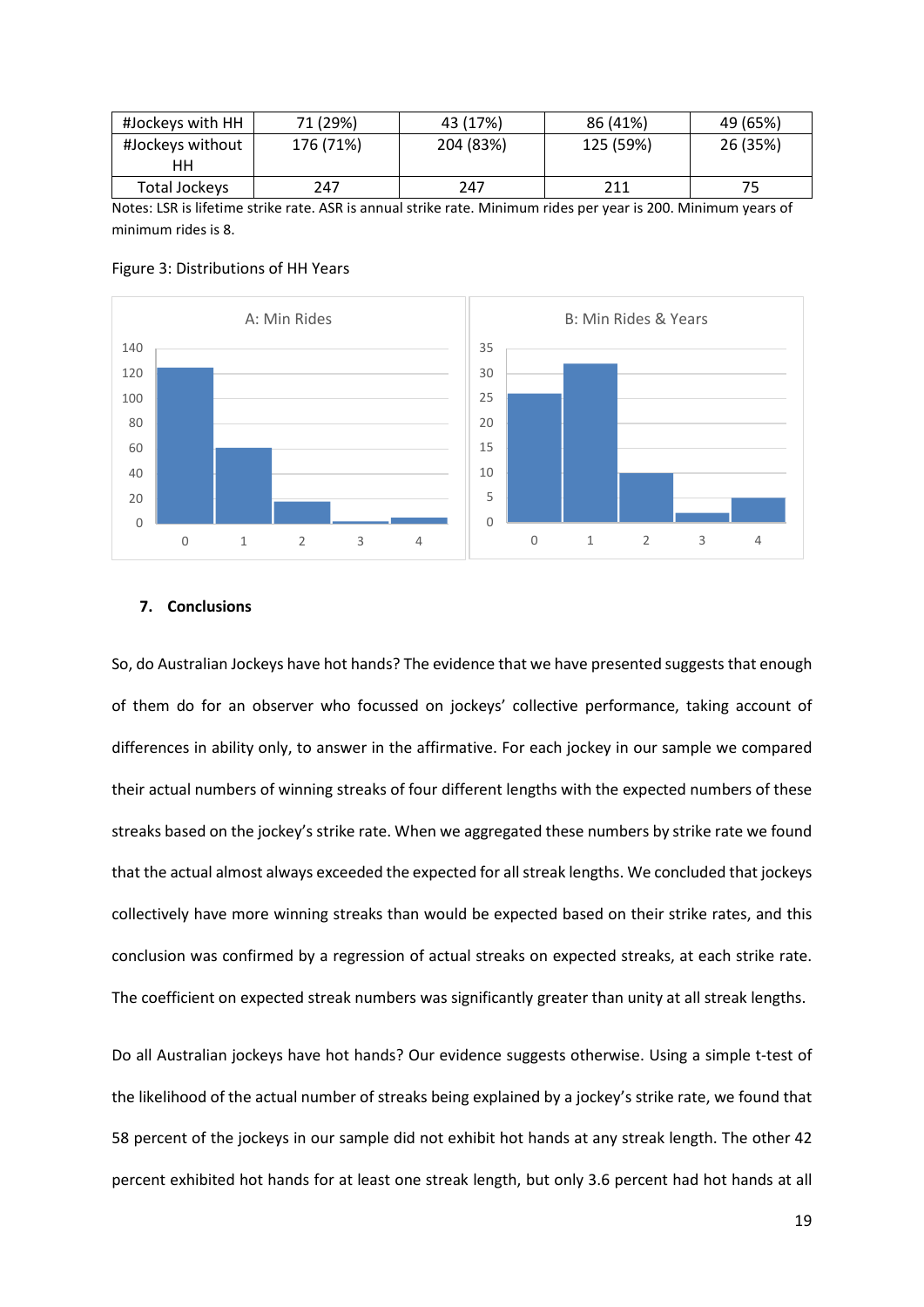streak lengths. Corrections for variations in the strike rate unrelated to hot hands reduced the instances of hot hands in two-win streaks by about 40 percent. Hot hands appear to be positively related to a jockey's experience (number of rides), but to be unrelated to gender. The probability that a jockey has hot hands is first increasing then decreasing in the strike rate, with a peak that depends on the streak length considered. However, experience and ability alone are not sufficient to predict which jockeys have hot hands. Jockeys with hot hands exhibit a range of behaviour, differing in both the number of consecutive wins required to trigger hot hands and the number of rides for which hot hands persist once triggered.

Is information on hot hands reflected in the betting odds? Broadly, it appears that it is. Our strategy of betting to win on the next ride of any jockey who won on their last ride returned a loss when applied to: (a) all jockeys; (b) all jockeys identified as having hot hands; (c) all jockeys identified as having hot hands at streak lengths of two (and perhaps longer) rides; and even (d) all jockeys identified as only having hot hands at a streak length of two rides. But, that said, our (retrospective) wagering strategy did yield a positive return for twelve percent of the individual jockeys identified as having hot hands. Perhaps there is some scope for a positive return from carefully targeted hot hands wagering.

Finally, we return to the exploits of jockey Jeff Lloyd with which we started this paper. Was Lloyd's achievement of five back-to-back wins on that day an instance of hot hands at play? Unfortunately, Lloyd is not in our sample, but we were able to use information on his 3180 rides and 539 wins in Australia over the period 2011 to 2017 to perform the same hot hands tests as above (see the final row in Appendix Table A1). We found that Lloyd was one of those few jockeys who exhibit hot hands at all streak lengths. In his case the hot hands label seems to have been quite appropriate.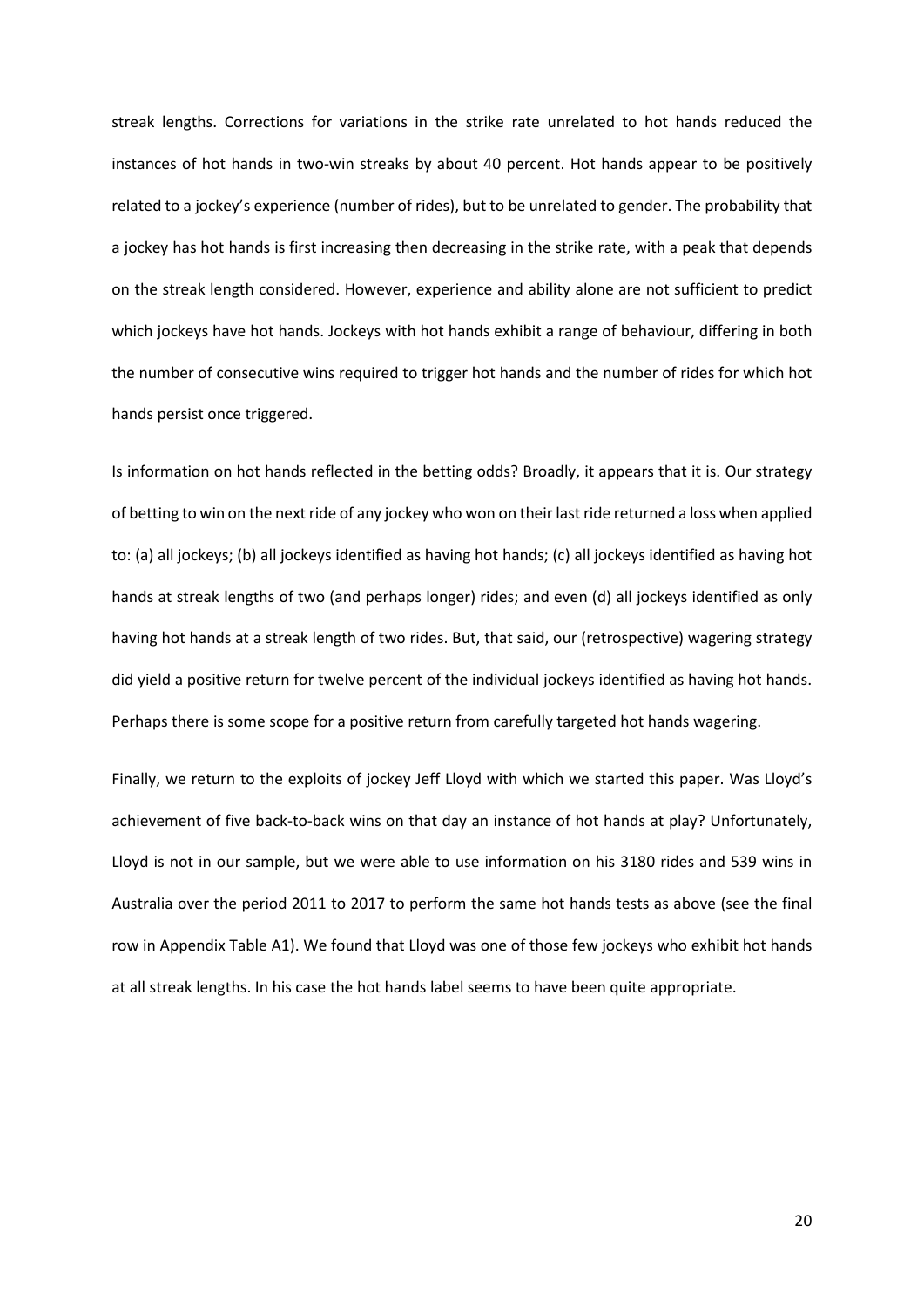## **References**

Albert, J. 1993. Comment. *Journal of the American Statistical Association*, 88: 1184-1188.

- Albright, S. C. 1993. A Statistical Analysis of Hitting Streaks in Baseball. *Journal of the American Statistical Association*, 88: 1175-1183.
- Arkes, J. 2013. Misses in "Hot Hand" Research. *Journal of Sports Economics*, 14 (4): 401-410.
- Avugos, S., Köppen, J., Czienskowski, U., Raab, M., & Bar-Eli, M. 2013. The "hot hand" reconsidered: A meta-analytic approach*. Psychology of Sport and Exercise*, *14(1)*: 21-27
- Bar-Eli, M., Avugos, S. & Raab, M. 2006. Twenty years of "hot hand" research: Review and critique. *Psychology of Sport and Exercise*, 7: 525-553.
- Bird, R. & McCrae, M. 2008. The Efficiency of Racetrack Betting Markets: Australian Evidence World Scientific Book Chapters,in: Efficiency of Racetrack Betting Markets. *World Scientific Publishing Co. Pte. Ltd.*, , chapter 57: 575-582.
- Brailsford, T. J., Easton, S. A., Gray, P. K. & Gray, S. F. 1995. The Efficiency of Australian Football Betting Markets. *Australian Journal of Management*, 20 (2): 167-195.
- Clark, R. D. 2003. Streakiness among professional golfers: Fact or fiction? *International Journal of Sport Psychology*, 34: 63-79.
- Daks, A., Desai, N. & Goldberg L. R. 2018 Do the Golden State Warriors have hot hands? *The Mathematical Intelligencer*, 20(4): 1-5.
- Dorsey-Palmateer, R. & Smith, G. 2004. Bowlers' Hot Hands. *The American Statistician*: 58**:** 38-45.
- Gilden, D. L. & Wilson, S. G. 1995. Streaks in skilled performance*. Psychonomic Bulletin & Review* 2: 260-265.
- Gilovich, T., Vallone, R., & Tversky, A. 1985. The Hot Hand in Basketball: On the misperception of random sequences. *The Cognitive Psychology* 17: 295-314.
- Green, B. & Zweibel, J. 2018. The Hot Hand fallacy: Cognitive mistakes or equilibrium adjustments? Evidence from Major League Baseball*. Management Science* 64(11): 5315-5348.
- Hendricks, D., Patel, J. & Zeckhauser, R. 1993. Hot hands in mutual funds: Short-run persistence of relative performance, 1974–1988. *The Journal of Finance* 48, 93–130.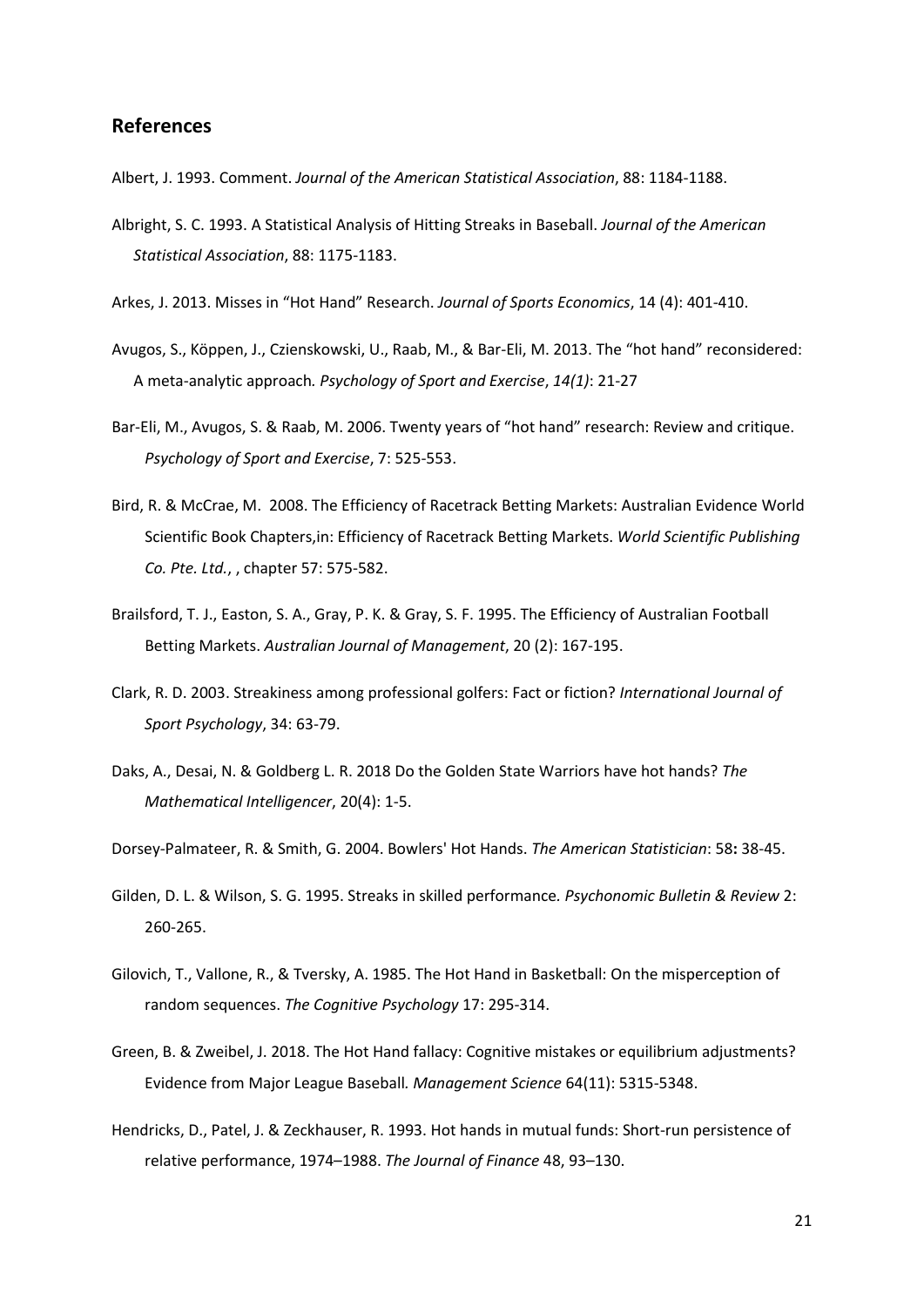Huij, J. & Derwall, J. 2008. "Hot hands" in bond funds. *Journal of Banking & Finance 32*, 559–572.

- Jagannathan, R., Malakhov, A. & Novikov, D. 2010. Do hot hands exist among hedge fund managers? An empirical evaluation. *The Journal of Finance* 65, 217–255.
- Liu L, Wang Y, Sinatra R, Giles CL, Song CM, Wang, D. 2018. Hot streaks in artistic, cultural, and scientific careers. *Nature* 559: 396-399.
- Livingston, J.A 2012 The hot hand and the cold hand in professional golf. *Journal of Economic Behaviour & Organization* 81: 172-184.
- McFall, T. A., Knober, C. R. & Thurman, W. N. 2009. Contests, Grand Prizes, and the Hot Hand. *Journal of Sports Economics*, 10(3): 236-255.
- Miller, J.B. & Sanjurjo A. 2018. Surprised by the Hot Hand Fallacy? A Truth in the Law of Small Numbers. *Econometrica* 86: 2019-2047.
- Otting, M., Langrock, R., Deutscher, C. & Vianey, L-B. 2018. The hot hand in professional darts. *Proceedings of the 33rd International Workshop on Statistical Modelling*, 1: 231-236.
- Parsons, S & Rohde, N. 2015. The hot hand fallacy re-examined: new evidence from the English Premier League. *Applied Economics*, 47(4): 346-357.
- Paul, R. J. & Weinbach, A. P. 2005. Better Misperceptions in the NBA The Overbetting of Large Favorites and the "Hot Hand". *Journal of Sports Economics*, 6(4): 636-649.

Paul, R. J., Weinbach, A. P. & Humphreys, B. 2012. Better Belief in the "Hot Hand": Evidence from

Detailed Betting Data on the NFL. *Journal of Sports Economics*, 15(6): 390-400.

Raab, M., Gula, B. & Gigerenzer, G. 2012. The hot hand exists in volleyball and is used for allocation decisions. *Journal of Experimental Psychology Applied,* 18**:** 81-94.

Smith, G. 2003. Horseshoe pitchers' hot hands. *Psychonomic Bulletin & Review,* 10**:** 753-758.

- Stone, D. F. 2012. Measurement Error and the Hot Hand. *The American Statistician*, 66(1): 61-66
- Stone, D.F., Arkes, J. 2016. Reference Points, Prospect Theory, and Momentum on the PGA Tour. *Journal of Sports Economics*, 17(5): 453-482.
- Tuckwell, R. H. 1984. Determinants of Betting Turnover, *Australian Journal of Management*, 9(2): 59-66.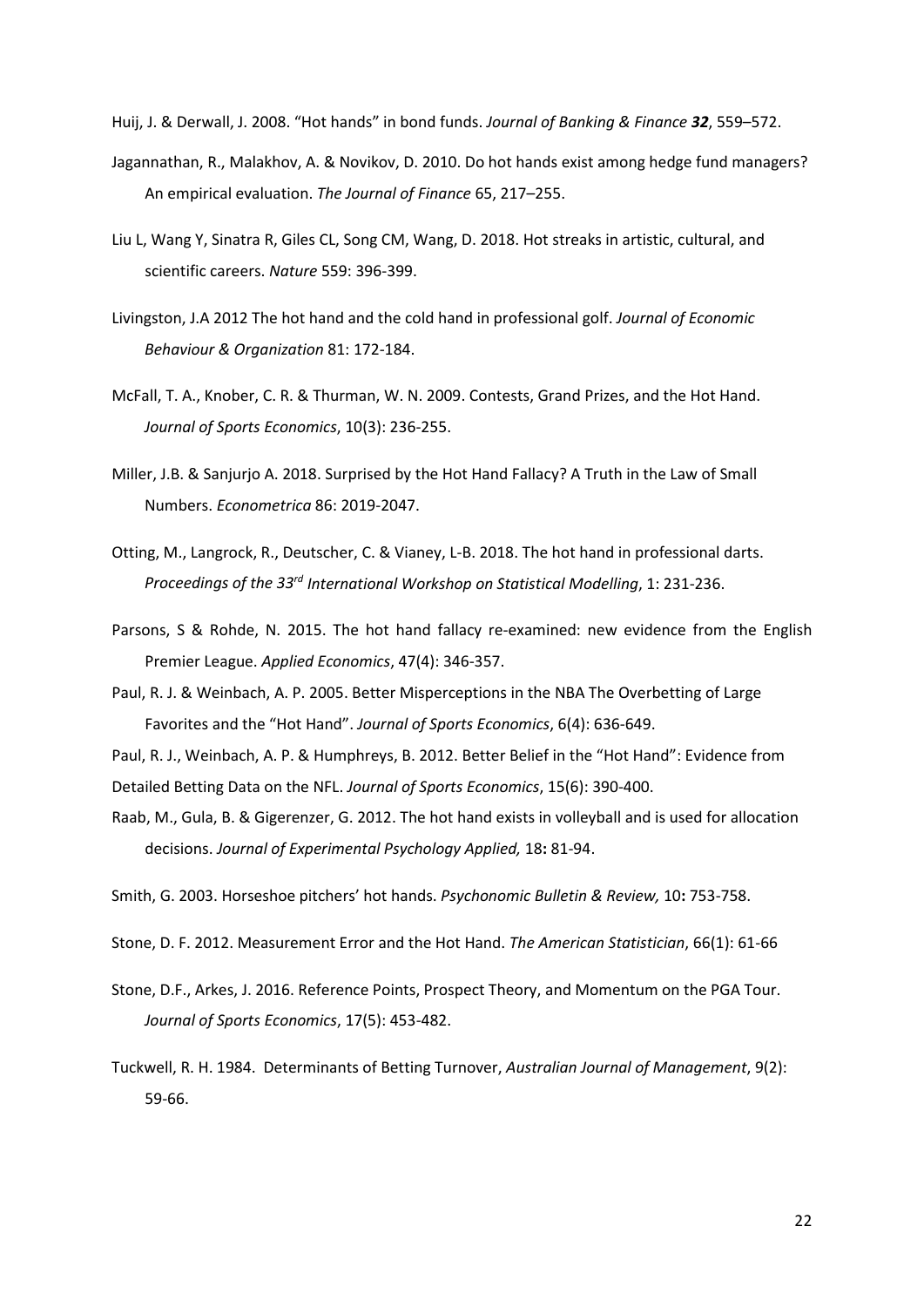#### Notes

**.** 

<sup>2</sup> As Tversky reflected – "I've been in a thousand arguments over the topic, won them all and convinced noone" (Bar-Eli *et al*.,2006, p535). However, a recent paper by Miller and Sanjurjo (2018) reveals a selection bias in the technique used by GVT and many subsequent researchers, which, once corrected, reverses many of their negative findings. In the light of this Tversky's failure to convince may not be so surprising.

<sup>3</sup> This definition implicitly assumes that players are always in a (latent) 'hot' state which is triggered into action by a 'success'. An alternative view is that players are only sometimes in the 'hot' state and that a success in a 'cold' state would have no effect on the future probability of success (Stone 2012, Arkes 2013). Arkes (2013) notes that tests may fail to detect hot hands even where they are present because the sample size is low and hot hands events are infrequent.

<sup>4</sup> Avugos et al. (2013) found over 250 hot hand papers in a preparatory search for their meta-analysis.<br><sup>5</sup> There is also a closely related literature that looks at 'momentum' in team sports. See Parsons and Rhode (2015) for a recent example.

<sup>6</sup> This data was downloaded from RACINGANDSPORTS and RACING.COM on 17/02/2017. It is all publicly available information. In Australia all jockeys are licensed at the State level. Apprentice jockeys work for trainers and at the completion of their contract for training become self-employed, seeking rides from owners and trainers often with the help of a manager/agent. Jockeys are paid a fixed 'mounting fee' for each race ride and are also eligible for 'prize money' which is a share of the purse won by their mount in that race. This share is small - about 6% for a win, less for second or third. While the most successful jockeys can earn large incomes, the average annual income for a jockey in Australia is about \$30,000 to \$40,000 (Information from various racing websites).

 $7$  This streak may consist of a single win. Because jockeys' rides are normally required to be named about two days before a race meeting, we can rule out the possibility that hot hands arise because winning jockeys are systematically offered a better ride in their next race(s).

<sup>8</sup> Similarly, Livingston (2012) found that professional golfers rarely had streaks of more than two good holes (a score of birdie or better) or bad holes (a score of bogie or worse).<br><sup>9</sup> Our test therefore ignores possible variations in a jockey's strike rate for reasons other than hot hands. This

issue is explored in section 6 below.

<sup>10</sup> To be clear, we are comparing the number of winning streaks of each length in a jockey's actual racing record (which might be affected by the presence of hot hands) with the corresponding number that we would expect for a (fictitious) jockey with no hot hands and with the same number of rides *and* wins. Controlling for both wins and rides means that the higher strike rate of the jockey in the hot hand state (if it exists) will be reflected in more winning streaks rather than more wins.

 $11$  This is the point made by Miller and Sanjurjo (2018).

 $12$  Note that the ratio of the two variables and the sign of the difference is preserved under this normalisation  $\mathbf{a}$ 

as 
$$
\frac{ak_j}{ek_j} = \frac{Ak_j}{Ek_j}
$$
 and  $ak_j - ek_j = \frac{Ak_j - Ek_j}{R_j}$  1000

<sup>13</sup> An even less discerning observer who viewed all jockeys as interchangeable would conclude that jockeys have hot hands because  $\sum a k_j > \sum e k_j$  for all  $k = 2,3,4$  and 5. That is 3012>2637 when  $k = 2$ ; 443>316, when  $k = 3$ ; 78>42, when  $k = 4$ ; and 15>6, when  $k = 5$ .

 $14$  Note that the jockey data used here is normalised by the number of rides so that the outcomes are not sensitive to the fact that some jockeys had more rides than others.

 $15$  Jockeys are aggregated into 19 groups based on their strike rates for presentation purposes. All calculations use actual strike rates.

<sup>&</sup>lt;sup>1</sup> It also has applicability beyond sports. If an individual exhibits hot hands in any endeavour then streaks of success in that endeavour are more likely than for an individual of equal ability without hot hands. If the hot hand phenomenon is real, then managers and investors can potentially profit from knowing which economic agents are currently 'hot', an observation that has prompted investigations of hot hands amongst managers of mutual funds (Hendricks, et al, 1993); bond funds (Huij & Derwall, 2008); and hedge funds (Jagannathan, et al., 2010). Streaks in the careers of artists, movie directors and scientists can also be attributed to temporarily heightened creativity generated by hot hands (Liu et al, 2018).